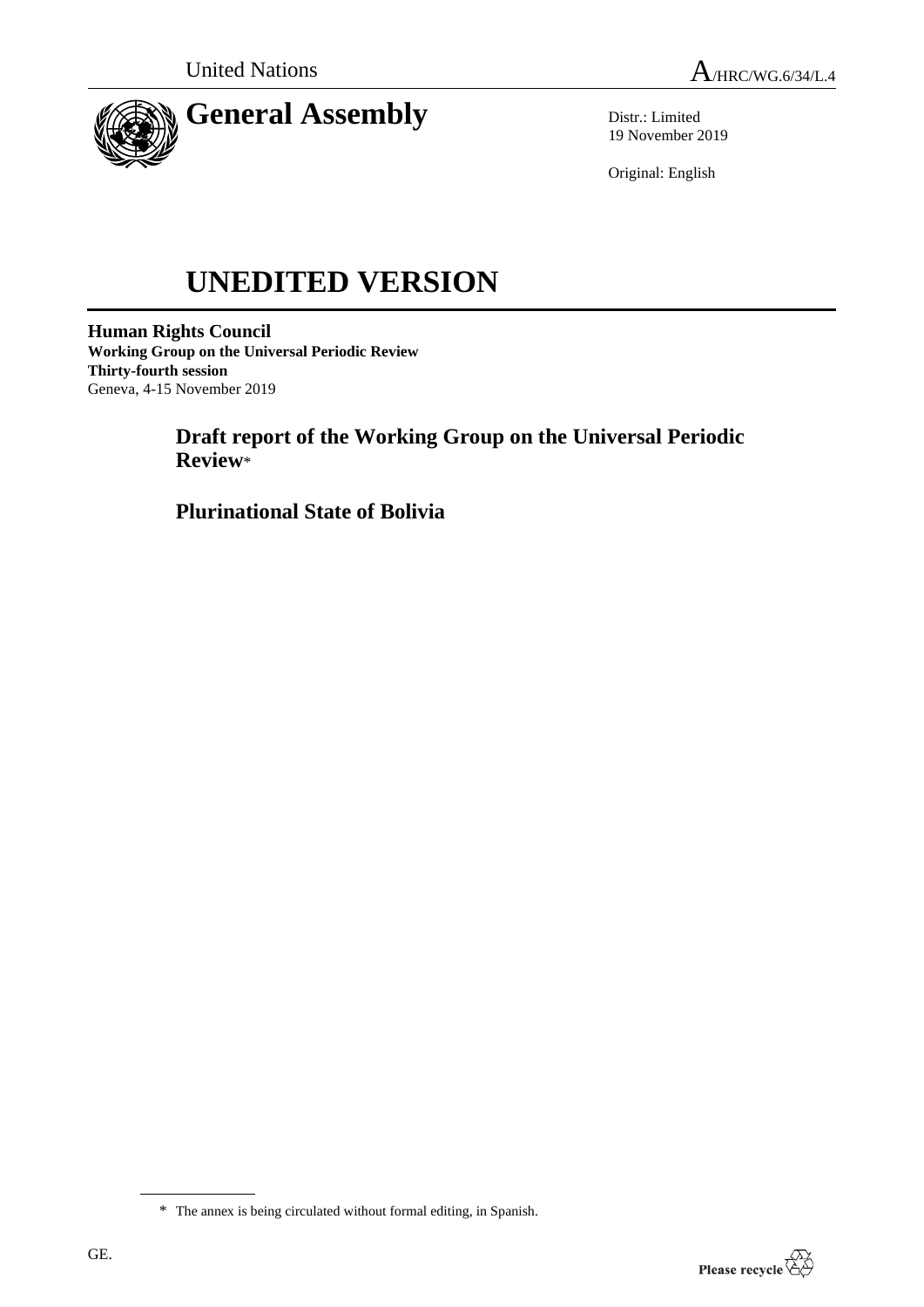## **Introduction**

1. The Working Group on the Universal Periodic Review, established in accordance with Human Rights Council resolution 5/1, held its thirty-fourth session from 4 to 15 November 2019. The review of the Plurinational State of Bolivia was held at the 4th meeting, on 5 November 2019. The delegation of the Plurinational State of Bolivia was headed by the Minister of Justice and Institutional Transparency, H.E. Mr. Héctor Enrique Arce Zaconeta. At its 10th meeting, held on 8 November 2019, the Working Group adopted the report on the Plurinational State of Bolivia.

2. On 15 January 2019, the Human Rights Council selected the following group of rapporteurs (troika) to facilitate the review of the Plurinational State of Bolivia: Argentina, Democratic Republic of Congo and Italy.

3. In accordance with paragraph 15 of the annex to Human Rights Council resolution 5/1 and paragraph 5 of the annex to Council resolution 16/21, the following documents were issued for the review of the Plurinational State of Bolivia:

(a) A national report submitted/written presentation made in accordance with paragraph 15 (a) (A/HRC/WG.6/34/BOL/1);

(b) A compilation prepared by the Office of the United Nations High Commissioner for Human Rights (OHCHR) in accordance with paragraph 15 (b) (A/HRC/WG.6/34/BOL/2);

(c) A summary prepared by OHCHR in accordance with paragraph 15 (c) (A/HRC/WG.6/34/BOL/3).

4. A list of questions prepared in advance by Belgium, Canada, Germany, Liechtenstein, Portugal, on behalf of Group of Friends on national mechanisms for implementation, reporting and follow-up, Slovenia, Sweden, the United Kingdom of Great Britain and Northern Ireland, the United States of America and Uruguay was transmitted to the Plurinational State of Bolivia through the troika. These questions are available on the website of the universal periodic review.

## **I. Summary of the proceedings of the review process**

### **A. Presentation by the State under review**

5. The delegation was honoured to present the progresses of the Plurinational State of Bolivia in the field of human rights and highlighted that the national report was the result of a participatory process, which included civil society.

6. The principle of "live well", established in the Bolivian Constitution, was the guidance for designing and implementing social policies in the country. The State had made such principle operational through the Patriotic Agenda 2025, otherwise known as the General Plan for Economic and Social Development, with the objective of building a more inclusive society, without discrimination, racism, hate, or division.

7. During the last 13 years, the Bolivian Economic Model had prioritized the needs of the population, including historically marginalised groups, through public investment and the equitable distribution of wealth. Since 2008, the country had enjoyed economic stability, low levels of inflation and the highest level of sustained economic growth in the region.

8. Between 2006 and 2018, the extreme poverty rate in the Plurinational State of Bolivia had descended from 37.7%, to 15.2%, lifting out of poverty more than two million two hundred thousand people out of a population of approximately 10 million. During the same period, the Gini index had registered a significant decrease, from 0.60 in 2005 to 0.42 in 2018, the biggest reduction in South America.

9. These achievements were the result of the implementation of public policies specifically targeted at improving the living conditions of all Bolivians. As part of the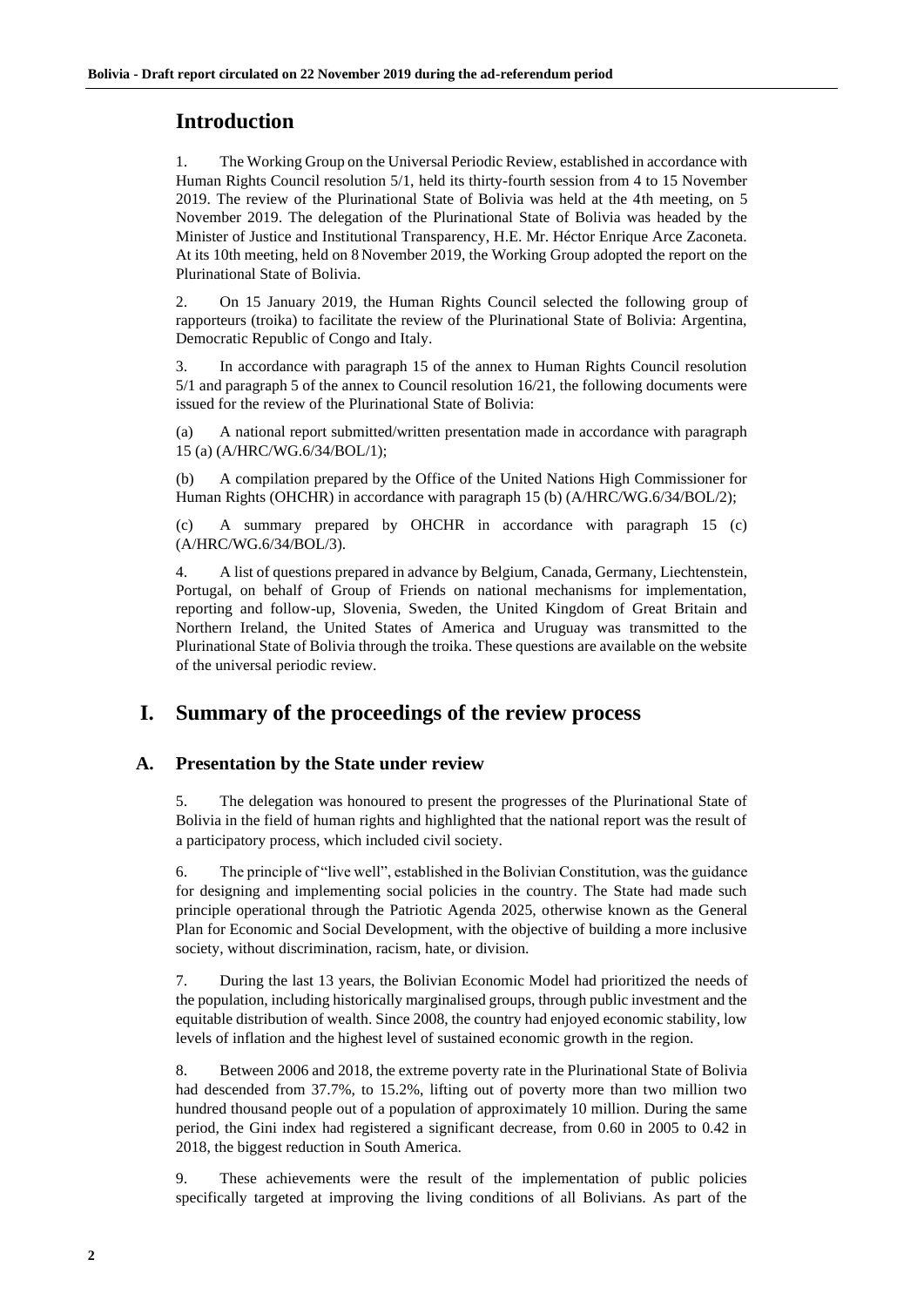implementation of Pillar 3 of the Patriotic Agenda 2025, between 2010 and 2018 public expenditure in the field of education had increased from 10 to more than 23 billion Bolivianos and, in 2019, it represented 11% of the State Budget. The redistribution of the economic surplus derived from the Bolivian economic model allowed more than 10 million students to benefit from the so-called "Juancito Pinto" voucher scheme, which aimed to promote higher rates of school attendance. Additionally, the National Post-Literacy Program called ""Yes, I can continue" brought down the illiteracy rate to 2.4% and allowed 159,135 people over 15 years of age to complete elementary school.

10. Between 2006 and 2016, public investment in the area of health increased from 5.1% to 7.8% of the Gross Domestic Product. In February 2019, the Plurinational State of Bolivia implemented the Unified Health System, which benefitted approximately 5 million of Bolivians by ensuring free access to health for the population not covered by short-term social security. The policies adopted by the Bolivian State increased the life expectancy of the Bolivian population by 9 years for women and 7 years for men. Between 2008 and 2016, the mortality rate in children under 5 years old decreased from 63 to 29 per 1000 live births and chronic malnutrition decreased from 27.1% to 16% in children under 5 years old and from 20.3% to 15.2% in children under 2 years old.

11. With regard to the right to work, the delegation reported that between 2005 and 2017 the unemployment rate had declined from 8.1 per cent to 4.5 per cent, one of the lowest unemployment rates in the region. In addition, the national minimum wage had been increased at a higher rate than the rate of inflation.

12. Between 2014 and 2018, the Plurinational State of Bolivia had built, upgraded, extended and/or renovated 95,990 housing units, allocating around 23 per cent of them to older persons, persons with disabilities or women. During the same period, the "My Water" Programme had guaranteed access to improved water sources to 94% per cent of the urban and 67% of the rural population. Communications coverage had been expanded through the creation of more than 2,500 educational and health telecentres.

13. The delegation welcomed the adoption of the United Nations Declaration on the Rights of Peasants and Other People Working in Rural Areas as a crucial tool to fight against discrimination and promote decent living standards in rural areas. It also highlighted that the Bolivian State had promoted a land redistribution policy for indigenous and aboriginal campesino peoples with a special focus on land titling for women.

14. The Plurinational State of Bolivia was one of the sponsor of the United Nation resolution proclaiming 2019 as the International Year of Indigenous Languages. At the regional level, it was promoting the creation of the Inter-American Institute of Indigenous Languages and, at the national level, it had implemented various policies for the protection of indigenous languages. Indigenous languages were part of the national education system and their knowledge was a requirement for working in the public service.

15. The Plurinational State of Bolivia was the first country in South America to ratify the Regional Agreement on Access to Information, Public Participation and Justice in Environmental Matters in Latin America and the Caribbean (Escazú Agreement). It had also promoted the establishment of the Local Communities and Indigenous Peoples Platform to facilitate the participation of these groups in the implementation of the Paris Agreement on Climate Change.

16. In order to improve access to justice and create a specialized jurisdiction in matters related to individual rights and freedoms, in 2018 22 constitutional chambers had been established within the departmental courts of justice. In 2019, a comprehensive prison census had been completed in order to produce objective statistical information regarding the situation of persons deprived of liberty and develop comprehensive prison policies. With the objective of clarifying the human rights violations occurred between 1964 and 1982, in 2016 the Bolivian State had established a Truth Commission that was now in the process of drafting its final report.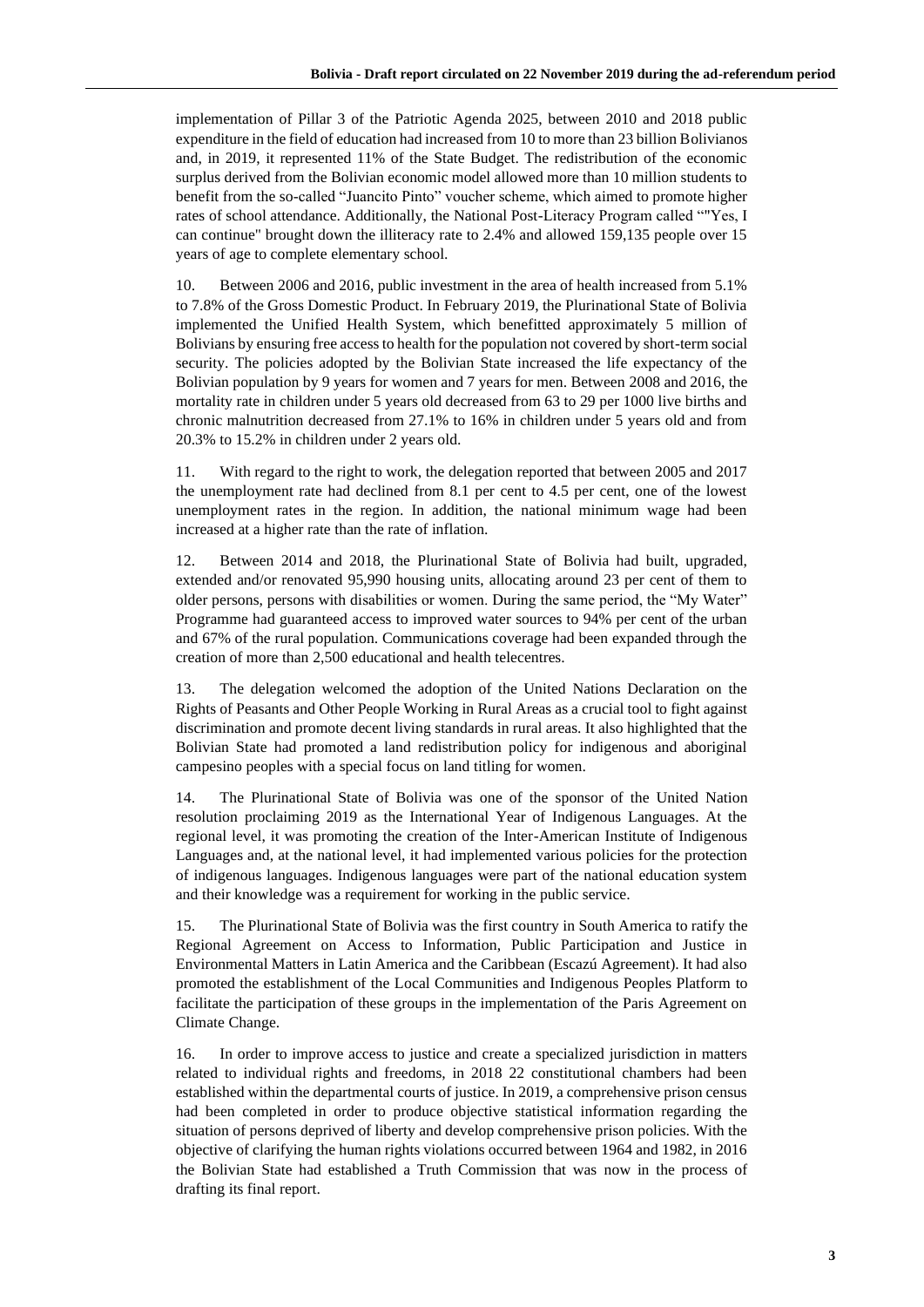17. With regard to the rights of children and adolescents, the delegation noted the establishment of the Plurinational System for the Comprehensive Protection of Children and Adolescents and that, among other measures, the Plurinational State of Bolivia had repealed the norm exceptionally allowing the admission to employment of children under 14 years of age. As a result, the work of children under 14 years was no longer allowed in the country.

18. The delegation concluded by referring to the recent events following the general elections of 20 October. It highlighted the high popular participation in the electoral process and the presence of several international observers and noted that the losing candidate and a civic movement had questioned the results. It stated that, in an effort to alleviate tensions in the country, the government had requested the Organization of American States to carry out a comprehensive audit to verify the transparency and legitimacy of the elections and that such mission, which was currently in the country, would finalize on 12 November.

#### **B. Interactive dialogue and responses by the State under review**

19. During the interactive dialogue, 90 delegations made statements. Recommendations made during the dialogue are to be found in section II of the present report.

20. Nigeria noted with encouragement the poverty reduction measures implemented by the Plurinational State of Bolivia, as well as its fight against corruption, and its efforts to ensure access to justice and combat racism.

21. Pakistan commended the commitment of the Plurinational State of Bolivia to the welfare and well-being of its people and its efforts to empower women, and reduce malnutrition and infant mortality.

22. Panama welcomed the efforts of the Plurinational State of Bolivia to reduce poverty and inequality and to ensure access to drinking water. It commended the legislative measures in favour of women.

23. Paraguay praised the adoption of the Comprehensive Multi-sectoral Development Plan to Combat Human Trafficking and Smuggling and encouraged the Plurinational State of Bolivia to create more shelters for trafficked women in the border areas.

24. Peru acknowledged the leadership of the Plurinational State of Bolivia in protecting the rights of indigenous people. It commended the invitation extended to the Organisation of the American States to audit the recent elections.

25. The Philippines noted the remarkable increase in the expenditure for public education resulting in the improvement of the student enrolment rate, especially of female students.

26. Portugal welcomed the leading role of the Plurinational State of Bolivia in adopting the UN Declaration on the Rights of Peasants and other people working in rural areas.

27. Qatar valued the measures adopted by the Plurinational State of Bolivia in implementing previously accepted recommendations and commended the inclusion of the principles of non-discrimination and gender equality in the Constitution.

28. The Republic of Korea commended the efforts of the Plurinational State of Bolivia to promote the rights of women and children, but remained concerned at the high number of femicide.

29. The Republic of Moldova welcomed the progress made by the Plurinational State of Bolivia in reducing extreme poverty, promoting gender equality and increasing access to health services.

30. The Russian Federation called on all political groups in the Plurinational State of Bolivia to address any existing discord following the recent elections through dialogue and cooperation.

31. Saint Kitts and Nevis welcomed the implementation of the UPR accepted recommendations and the Multi-sectoral Plan to Combat Racism and all forms of Discrimination 2016–2020.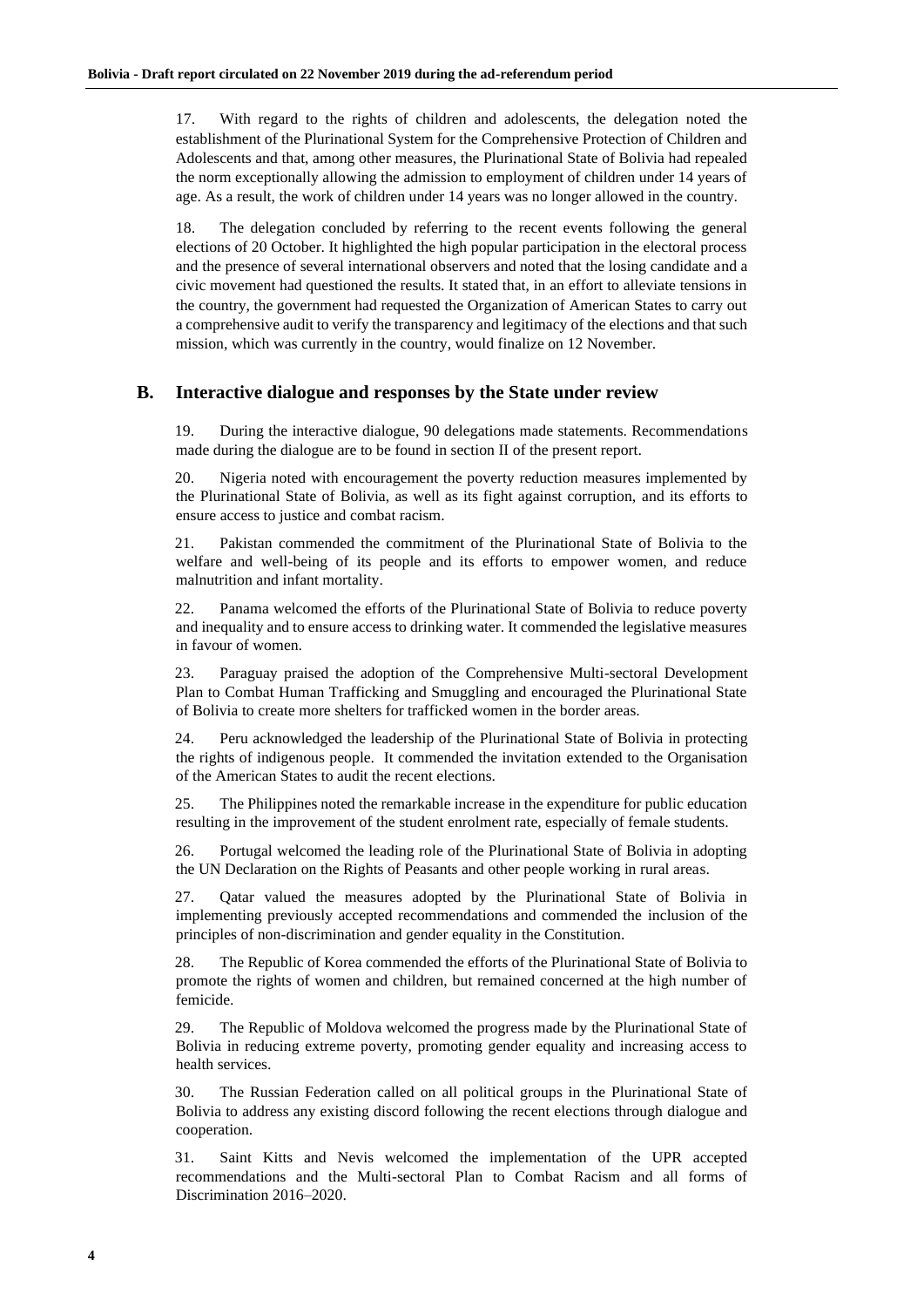32. Senegal congratulated the Plurinational State of Bolivia for its commitment to elaborate a multi-sectorial plan to integrate human rights in its global framework for socioeconomic development.

33. Serbia was pleased to note the establishment of the Service for the Prevention of Torture, of the National Anti-Corruption Council as well as other measures in accordance with human rights standards.

34. Singapore commended the establishment of SIPLUS, a national mechanism to coordinate reporting to the international human rights mechanisms and follow up on their recommendations.

35. Slovakia acknowledged the establishment by the Plurinational State of Bolivia of the Truth Commission and the creation of the Service for the Prevention of Torture.

36. Slovenia welcomed the increase of the minimum working age from 10 to 14 years and encouraged the Plurinational State of Bolivia to continue efforts to eradicate child labor.

37. South Africa congratulated the Plurinational State of Bolivia on halving the number of people living in extreme poverty between 2006 and 2018.

38. Spain was concerned about the events following the general elections of October 20 and reiterated its support to the audit of the electoral process by the Organization of American States.

39. The State of Palestine encouraged the Plurinational State of Bolivia to implement the Plurinational Human Rights Policy and the Human Rights Plan. It welcomed the adoption of the Unified Health System Act.

40. Sweden welcomed the advances of the Plurinational State of Bolivia in the area of poverty reduction and its commitment to strengthen women and indigenous peoples' rights and called for further efforts.

41. Switzerland called on the Plurinational State of Bolivia to guarantee freedom of expression and peaceful assembly and find a solution to the recent elections crisis.

42. The Syrian Arab Republic welcomed efforts made by the Plurinational State of Bolivia aimed at fighting inequality, strengthening education and combatting child labor.

43. Timor-Leste commended the adoption of the Children and Adolescents Code, of the Family and Family Procedure Code, and the inclusion of the principles of non-discrimination and gender equality in the Constitution.

44. Trinidad and Tobago commended the efforts of the Plurinational State of Bolivia in the areas of poverty reduction, health services, and the fight against racism and discrimination.

45. Tunisia commended the Plurinational State of Bolivia for the creation of the national mechanism for reporting and follow up and of the National Commission for combatting racism and racial discrimination.

46. Ukraine acknowledged the steps taken by the Plurinational State of Bolivia on gender equality, non-discrimination, and combatting violence against women and children. It was concerned by the increase in human trafficking.

47. The United Kingdom of Great Britain and Northern Ireland welcomed the adoption of the law allowing transgender citizens to change their personal details in official documents. It was concerned at the shortcomings in the recent elections.

48. The United States of America was concerned by the reported irregularities in recent elections, including irregular vote counting.

49. Uruguay encouraged the Plurinational State of Bolivia to ratify the ILO Convention N°189 on Domestic Workers. It applauded the establishment of the Truth Commission and of the Unified Health System.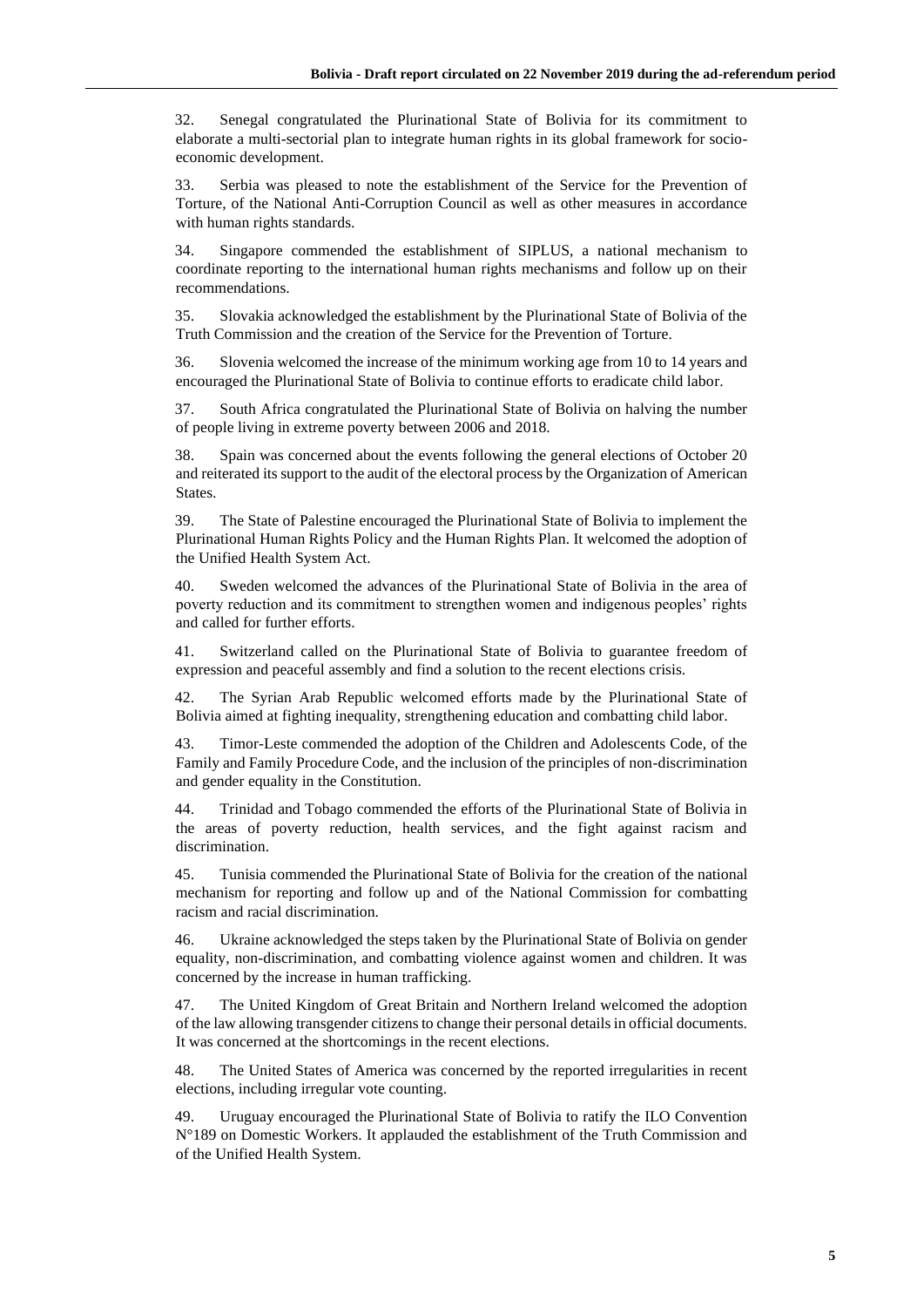50. The Bolivarian Republic of Venezuela commended the efforts of the Plurinational State of Bolivia to promote indigenous languages in schools and better access to health services, particularly for women.

51. Viet Nam appreciated the efforts by the Plurinational State of Bolivia to promote the rights of women, children and persons with disabilities, as well as its achievements in reducing extreme poverty.

52. Algeria commended the adoption by the Plurinational State of Bolivia of the Family and Family Procedure Code, the ratification of treaties on death penalty abolition and international child abduction, and the reduction in extreme poverty.

53. Angola welcomed the adoption by the Plurinational State of Bolivia of the Family and Family Procedure Code and the establishment of the Unified Health System Act.

54. Argentina congratulated the Plurinational State of Bolivia on the ratification of the Inter-American Convention on Protecting the Human Rights of Older Persons and the Protocol to the American Convention on Human Rights to Abolish the Death Penalty.

55. Australia welcomed the establishment of the Truth Commission to investigate human rights violations committed between 1964 and 1982, and the repeal of a law that allowed child labor.

56. Austria commended the establishment of the Truth Commission and the protection of women's rights. It remained concerned at gender-based violence and expected that the electoral process irregularities be resolved.

57. Azerbaijan noted the improvement of basic services in the Plurinational State of Bolivia due to increased public investment, leading to significant poverty reduction.

58. The Bahamas congratulated the Plurinational State of Bolivia on its measures to reduce poverty, unemployment and income inequalities; increase public expenditure on health and education; improve justice; and combat corruption violence against women.

59. Bangladesh appreciated the "Productive community economic and social model" of the Plurinational State of Bolivia and acknowledged the efforts in ensuring access to improved water sources and the reduction in the unemployment rate.

60. Belarus noted the Government's efforts to fight against corruption, racism and discrimination, the improvements of the justice system, the reduction of poverty and the increase in social expenditure.

61. The delegation of the Plurinational State of Bolivia highlighted the legislative and other measures adopted to enhance the protection of women's rights in the country, including the creation of the Special Office for Combating Violence against Women and the establishment of the Plurinational Service for Women and for Dismantling the Patriarchy.

62. The Bolivian State had developed the 2015-2020 Plurinational Human Rights Policy, which included the follow-up to the recommendations issued by the human rights treaty bodies. This policy had led to the promulgation of the Gender Identity Act, which established the procedure for changing the name, sex and image of transgender persons in official documents. Several initiatives had also been implemented to protect the rights of the youth and of persons with disabilities.

63. Belgium acknowledged the progress made by the Plurinational State of Bolivia since its previous universal periodic review.

64. Bhutan commended the Plurinational State of Bolivia on the reduction of extreme poverty and noted the increased investments in the health sector and the enhanced access to health.

65. Botswana noted the Patriotic Agenda 2025 with its human rights indicators as well as the adoption of the National Plan to Combat Corruption 2017–2022.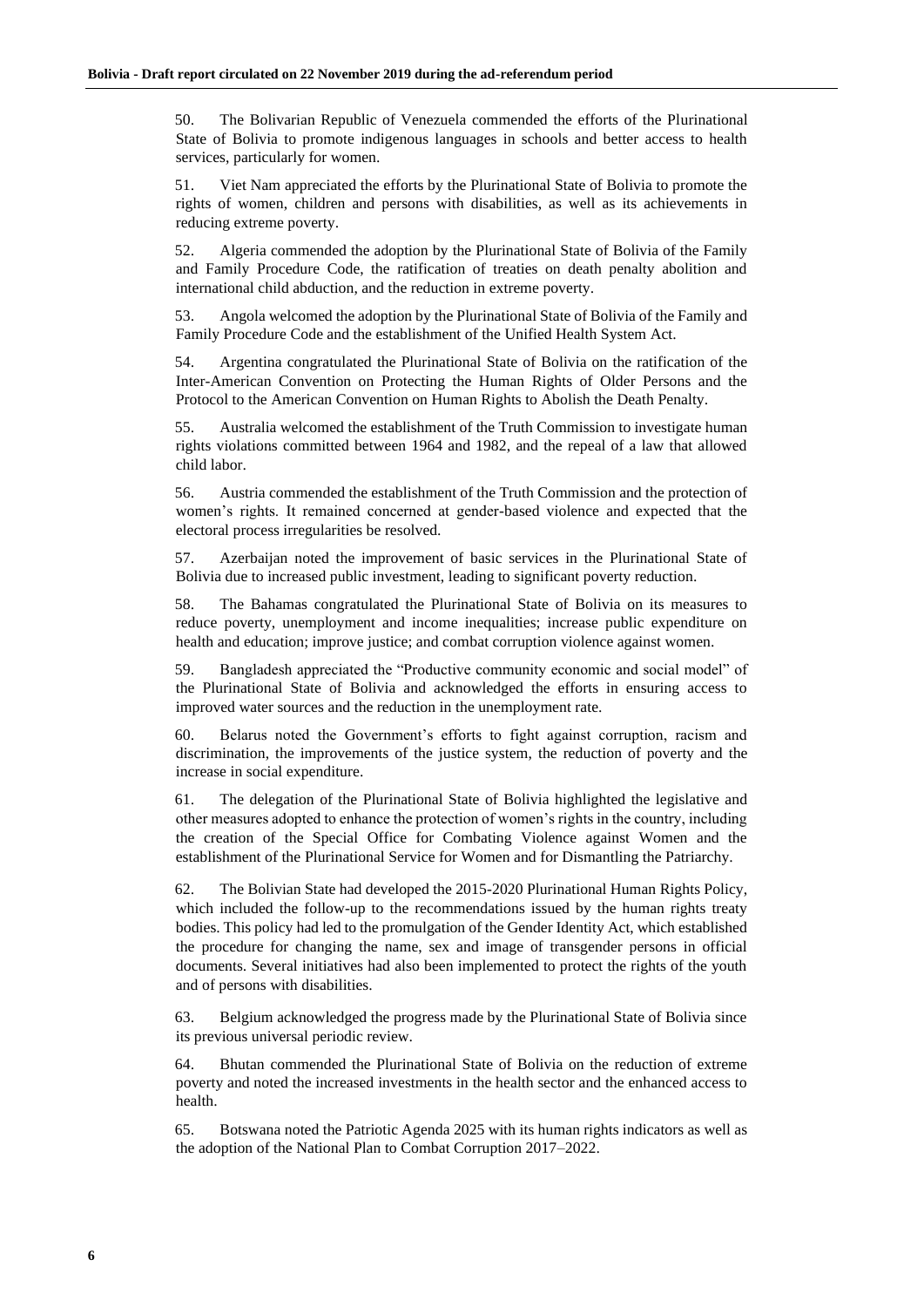66. Brazil was concerned about the high numbers of cases of trafficking in person in the Plurinational State of Bolivia. It welcomed improvements in access to clean water and combating malnutrition.

67. Brunei Darussalam noted that the Multi-Year Housing Shortage Reduction Plan, the New Housing Programme, and the Housing Improvement Refurbishments and Extension Programme prioritized vulnerable families.

68. Burundi welcomed the establishment by the Plurinational State of Bolivia of the Interinstitutional Coordination Forum for the Drafting, Submission and Defence of Reports and of the Truth Commission and welcomed actions to reduce prison population.

69. Cambodia applauded the Plurinational State of Bolivia for the reduction of extreme poverty, the decline of unemployment and the drop in child labor. It also commended the broadened public health coverage.

70. Canada noted the enviable record of the Plurinational State of Bolivia regarding the participation of women in politics, but noted the increase in political harassment and violence against women.

71. Chile highlighted the progress regarding sexual orientation and gender identity, in particular the adoption of the Law on Gender Identity. It was concerned about the prevalence of violence against women.

72. China welcomed the adoption of the Socio-Economic Development Plan and the reduction in extreme poverty. It appreciated efforts to provide education in remote areas and develop a comprehensive health care system.

73. Colombia urged the Plurinational State of Bolivia to guarantee the security, transparency and credibility of the election process in order to uphold the civil and political rights of its citizens.

74. Costa Rica highlighted the efforts of the Plurinational State of Bolivia to reduce inequality and close the gap in access to education between urban and rural areas.

75. Croatia acknowledged the progress of the Plurinational State of Bolivia in providing public health services, but was concerned about the situation of the judicial system and the repression of protests.

76. Cuba highlighted the achievements of the Plurinational State of Bolivia in reducing poverty and combating inequality, expanding access to health services and education and increasing women's representation in the Parliament.

77. Czechia noted the positive measures taken by the Plurinational State of Bolivia in the area of human rights, in particular the measures to strengthen participation of women in public affairs.

78. The Democratic People's Republic of Korea commended the Plurinational State of Bolivia on its progress in protecting the rights of women, children and persons with disabilities and strengthening the judicial system.

79. Denmark commended the Plurinational State of Bolivia on its efforts to improve the judicial system, but expressed concerns about prison conditions and the tensions between indigenous peoples' rights and the extraction of natural resources.

80. The Dominican Republic noted the efforts of the Plurinational State of Bolivia to make progress on the 2030 agenda, reduce extreme poverty and improve access to drinking water and housing.

81. Ecuador acknowledged the declaration by the Plurinational State of Bolivia of the Decade for Bolivians of African Descent and the adoption of a protocol to prosecute cases of discrimination.

82. Egypt commended the efforts of the Plurinational State of Bolivia to combat poverty, increase wages, reduce unemployment and promote the rights of education and health, especially for women.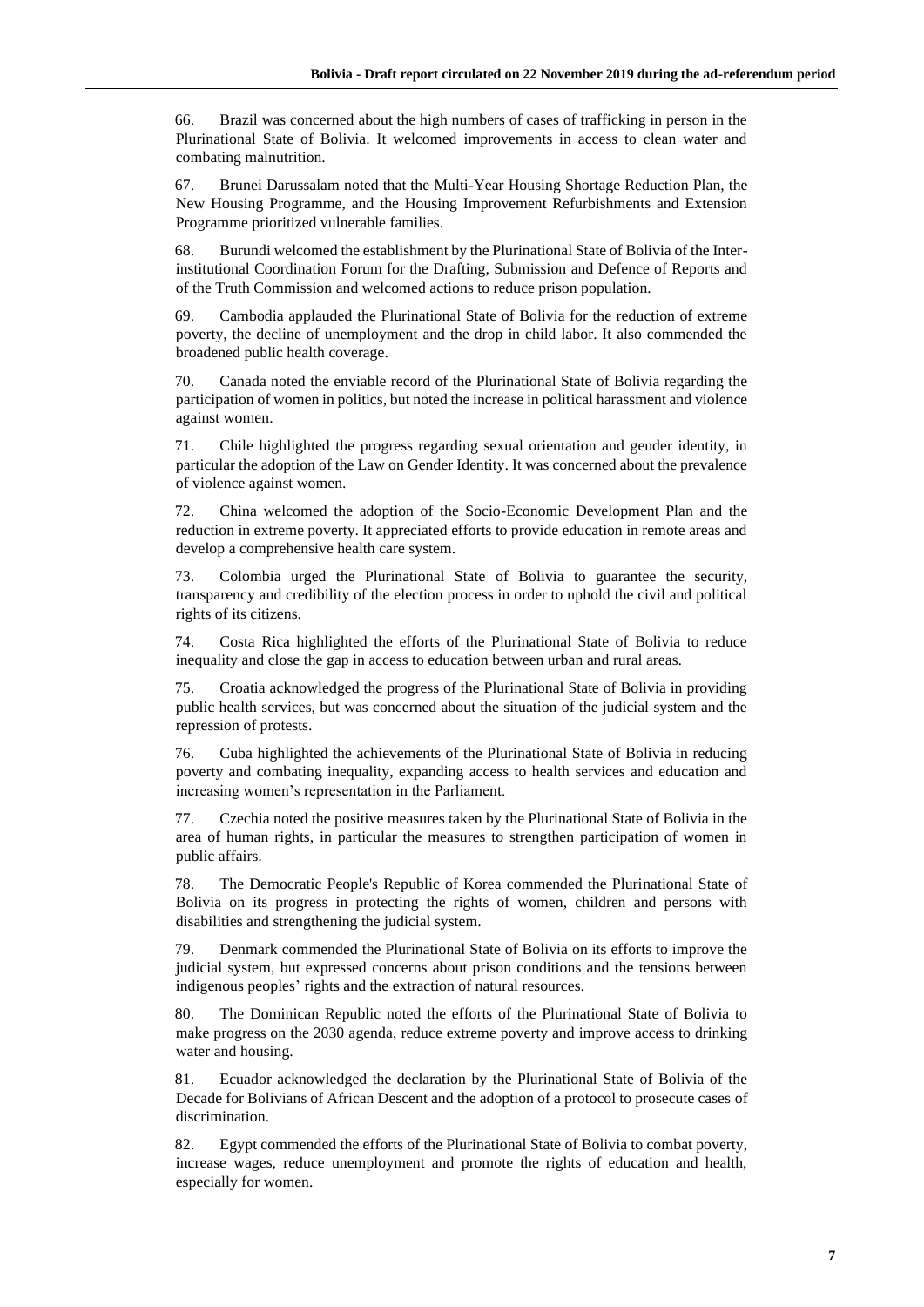83. Fiji commended the decision of the Constitutional Court to abolish the requirement of obtaining a judicial authorization to undergo legal abortion.

84. Finland expressed serious concern about the fact that abortion remained criminalized in the Plurinational State of Bolivia despite some efforts made on this issue during the reporting period.

85. France commended the Plurinational State of Bolivia on its progress in reducing poverty and violence against women, but was concerned about threats to human rights defenders and violations to the human rights of women and LGBTI people.

86. Gabon commended the legal and institutional measures taken by the Plurinational State of Bolivia to eradicate trafficking in persons and tackle unemployment and corruption.

87. Georgia recognized the efforts of the Plurinational State of Bolivia to promote and improve women's rights and the adoption of the new Children and Adolescents Code.

88. Germany recognized the progress made by the Plurinational State of Bolivia with regard to providing access to safe water and sanitation.

89. Haiti commended the Plurinational State of Bolivia on its achievements in the reduction of extreme poverty and wealth inequality.

90. Honduras congratulated the Plurinational State of Bolivia for the development of new human rights indicators related to water and sanitation, trafficking and access to justice. It welcomed the adoption of the Children and Adolescents Code.

91. Iceland welcomed the recent action by the Plurinational State of Bolivia to allow for the full exercise of the human rights of persons with diverse sexual orientation and gender identity without discrimination.

92. India commended the progress of the Plurinational State of Bolivia in reducing extreme poverty and the unemployment rate, increasing access to drinking water and sanitation and ensuring higher representation of women in Parliament.

93. Indonesia welcomed the progress of the Plurinational State of Bolivia in the fields of health, education and housing and the adoption of measures to curtail racism and all forms of discrimination.

94. The Islamic Republic of Iran commended the Plurinational State of Bolivia on its measures to combat racism and discrimination through trainings and awareness-raising campaigns. It also praised efforts to reduce maternal and infant mortality.

95. Iraq commended the Plurinational State of Bolivia on the adoption of public policies aimed to promote economic, social and cultural rights, consolidate economic development and combat poverty.

96. Ireland acknowledged the establishment of the Truth Commission, but expressed concern over reports of violence and excessive use of force by authorities against protesters following the recent elections.

97. Israel highlighted the shrinking civic space in the Plurinational State of Bolivia, including reports about mounting restrictions on the freedom of the press.

98. Italy welcomed the promulgation of the new Family and Family Procedure Code and recognised the advancements in talking gender-based violence. However, it noted that violence that followed the recent elections raised serious concerns.

99. Kenya commended the Plurinational State of Bolivia for ratifying several human rights treaties and implementing the recommendations received in the previous UPR cycle.

100. The Lao People's Democratic Republic congratulated the Plurinational State of Bolivia for its progress in implementing the recommendations received during the previous cycle of the UPR, including on the rights of children and adolescents.

Luxembourg welcomed the establishment of the Truth Commission and the legislative progress regarding the rights of the LGBTI community. It remained concerned at the situation of indigenous women and women living in rural areas.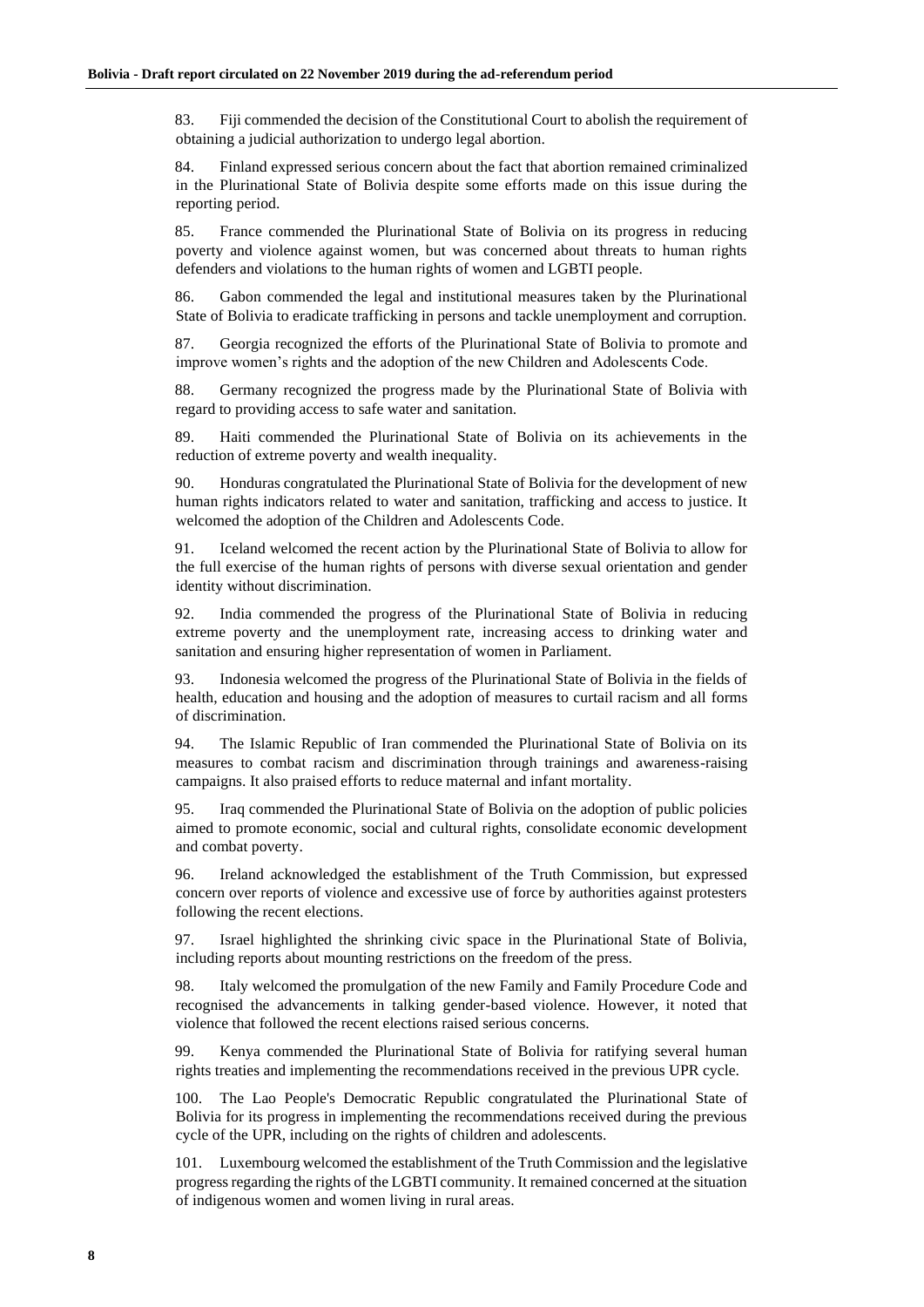102. Malaysia welcomed the efforts of the Plurinational State of Bolivia to improve the livelihood of youth through the implementation of the Multi-sectoral Plan for the Comprehensive Development of Young People.

103. Maldives recognized the measures taken by the Plurinational State of Bolivia to reduce poverty and inequalities, as well as the adoption of public policies to improve the standard of living of the population.

104. Mexico welcomed the ratification by the Plurinational State of Bolivia of the Protocol of San Salvador and the Protocol to the American Convention on Human Rights to Abolish the Death Penalty.

105. Montenegro welcomed the measures of the Plurinational State of Bolivia to strengthen economic growth, which contributed to the reduction of extreme poverty and the improvement of access to education and health.

106. Myanmar welcomed the measures taken by the Plurinational State of Bolivia in the areas of corruption, poverty reduction, socio-economic development and the rights of women and children.

107. Namibia commended the Plurinational State of Bolivia for the positive impact measures taken during the period under review and welcomed its accession to several international human rights treaties.

108. Nepal welcomed the implementation of the Plurinational Policy and Plan on Climate Change to Live Well and noted the application of human right indicators with a gender focus.

109. Netherlands was concerned about the recent unrest in the Plurinational State of Bolivia following the presidential elections, the high prevalence of violence against women and girls and the lack of access to justice.

110. Nicaragua acknowledged the progress and achievements of the Plurinational State of Bolivia in the field of access to formal education, which went from 39.94% in 2006 to 73% in 2016.

111. Niger appreciated the implementation by the Plurinational State of Bolivia of the ten voluntary commitments made during the first Universal Periodic Review and encouraged to continue these laudable efforts.

112. In its concluding remarks, the delegation of the Plurinational State of Bolivia stated that it had taken careful note of all recommendations and that the Bolivian State would adopt all the necessary measures to improve the human rights situation in the country.

In response to some of the issues raised during the interactive dialogue, the delegation noted that the Plurinational State of Bolivia had made efforts to strengthen the independence of the judiciary and develop a judicial career. It also highlighted the recent entry into force of the Act on Streamlining and Reducing the Workload in the Criminal Justice System, which introduced the use of information technology in the criminal justice process; limited the use of pre-trial detention; and established mechanisms to avoid judicial delays.

114. The delegation underscored the high level of political participation of indigenous peoples and women in the country. It acknowledged the existence of high rates of femicides and highlighted the measures implemented to address this situation, including the typification of the crime of femicide and the adoption of the Comprehensive Act on Guaranteeing Women a Life Free of Violence. The delegation also reaffirmed the government's firm commitment with the fight against violence against children.

## **II. Conclusions and/or recommendations**

**115. The following recommendations will be examined by the Plurinational State of Bolivia, which will provide responses in due time, but no later than the forty-third session of the Human Rights Council.**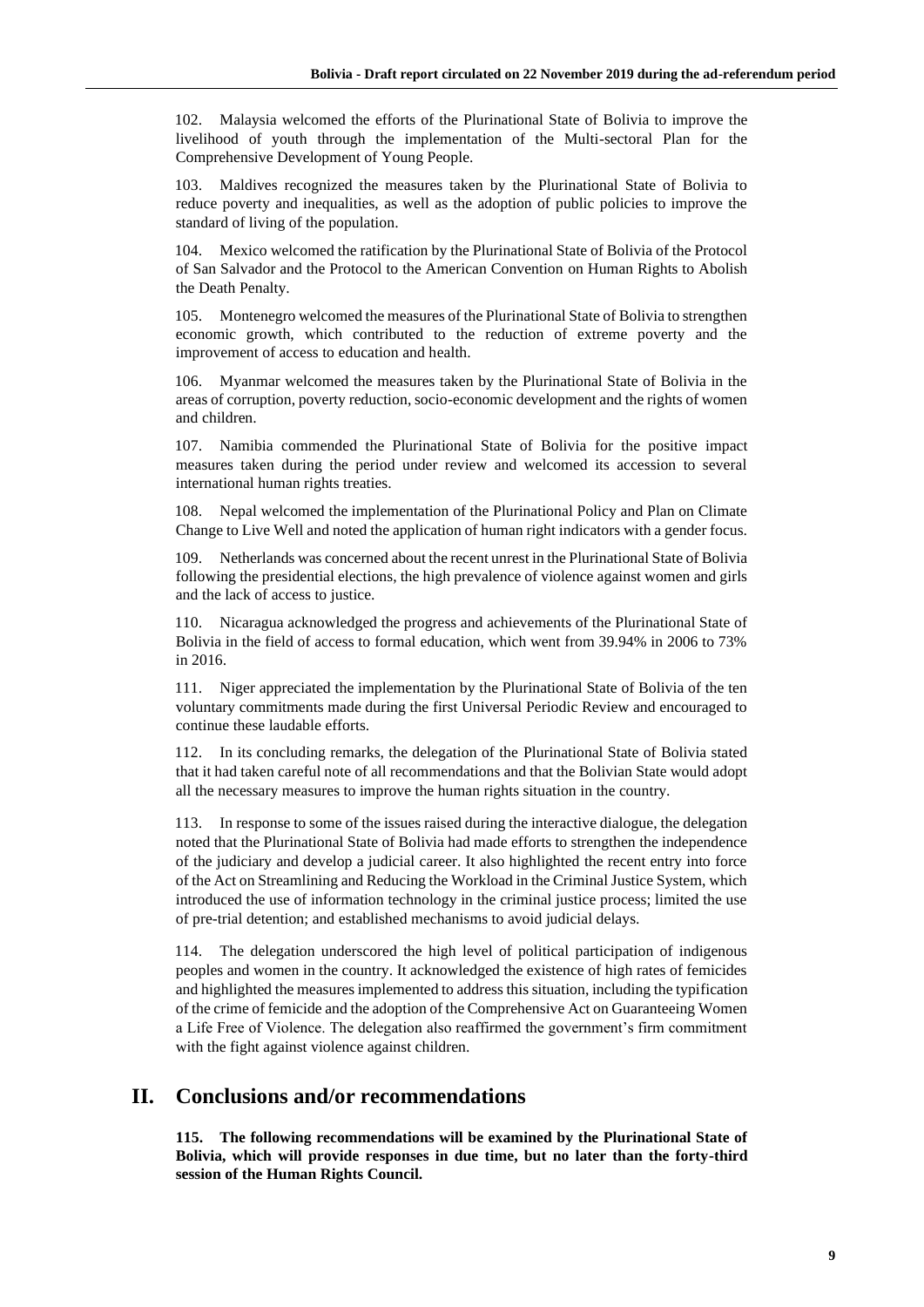115.1 **Ratify and implement the International Labour Organization's 2014 Protocol to the Forced Labour Convention, 1930 (United Kingdom of Great Britain and Northern Ireland);**

115.2 **Ratify ILO convention N. 169 (Honduras);**

115.3 **Continue efforts to submit all pending national reports to the treaty bodies (Iraq);**

115.4 **Cooperate with HRC Special Procedures, by responding timely and properly to mandate holders' requests (Ukraine);**

115.5 **Continue bringing the national legislation in compliance with international human rights standards (Russian Federation);**

115.6 **Continue implementing the Plurinational Human Rights Policy 2015– 2020 and the Human Rights Plan 2016–2020 (Kenya);**

115.7 **Allocate sufficient resources for the implementation of national plans and strategies on human rights and take positive measures for vulnerable groups (Senegal);**

115.8 **Establish a national mechanism for coordinating and reporting with international human rights mechanisms and monitoring the implementation of their recommendations, with the advancement of the pertinent website (Serbia);**

115.9 **Continue strengthening the "Plurinational System for Follow up, Monitoring and Statistics of Recommendations on Human Rights in Bolivia" - SIPLUS Bolivia (Paraguay);**

115.10 **Strengthen implementation of the Multi-Sectoral Plan to Combat Racism and All Forms of Discrimination (South Africa);**

115.11 **Criminalise hate crimes based on race, sexual orientation and gender identity (South Africa);**

115.12 **Continue to guarantee the full exercise of human rights without discrimination of any kind, in accordance with the principle of equality and nondiscrimination (Fiji);**

115.13 **Consolidate efforts to further tackle racism, racial discrimination, and intolerance, inter-alia through effective public campaigns and initiatives and collaboration with other States (Indonesia);**

115.14 **Continue working against discrimination through the establishment of specific legislation to fight discrimination based on disability, sexual orientation, gender identity, or social status (Honduras);**

115.15 **Enhance its efforts to combat acts of discrimination and violence against LGBTIQ persons, guaranteeing their investigation and punishment (Argentina);**

115.16 **Strengthen efforts to protect LGBTI persons against violence and discrimination and tackle ongoing impunity for such acts, including through awareness campaigns and training programmes for judicial and legal bodies (Ireland);**

115.17 **Continue strengthening its positive policies to promote clean energy for the Living Well and in harmony with Mother Earth (Bolivarian Republic of Venezuela);**

115.18 **Take decisive action to respect, protect and fulfil the right to healthy and sustainable environment, including in areas such as water management, safeguarding of natural resources, and the protection of natural reserves (Sweden);**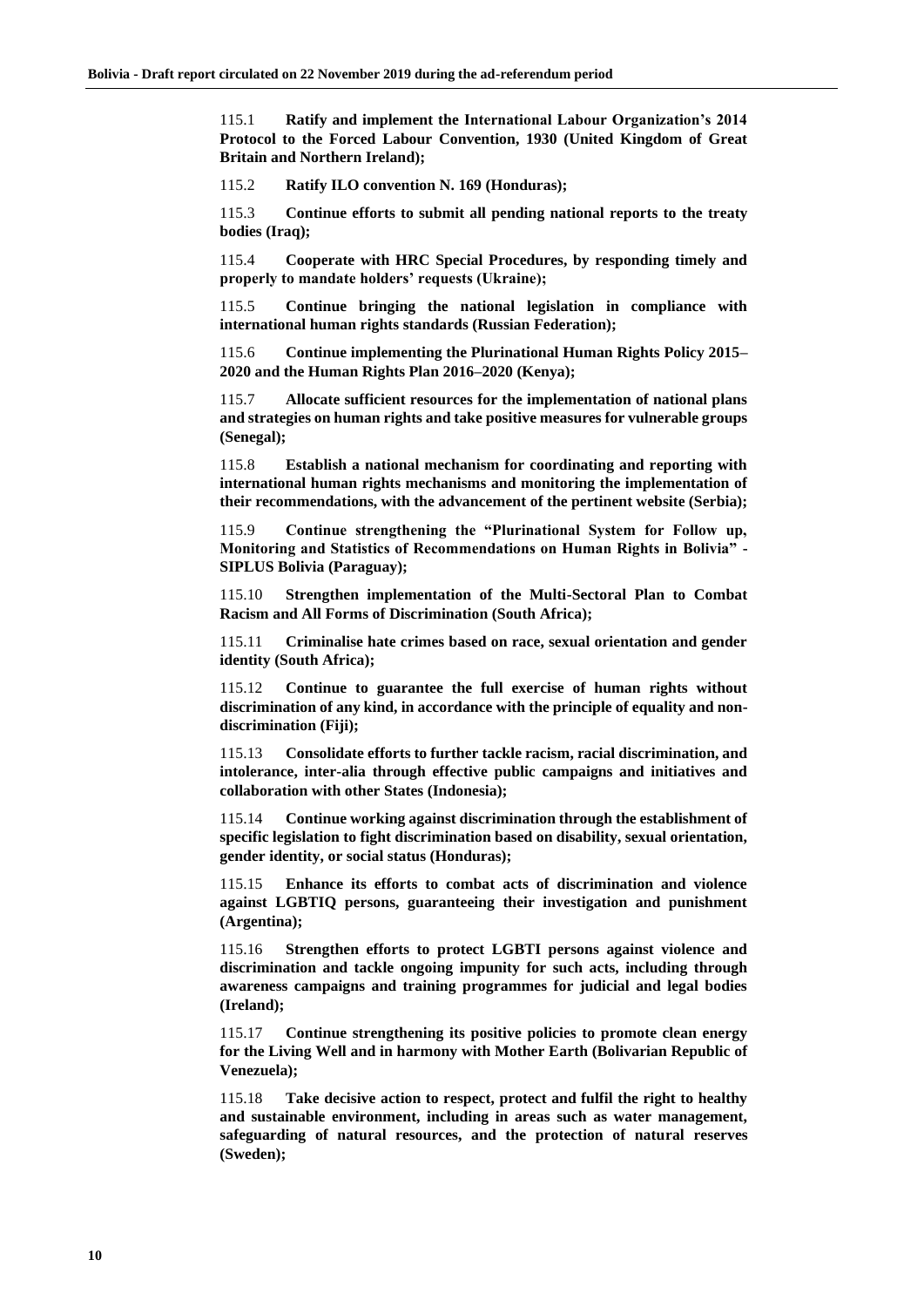115.19 **Continue promoting climate change resilience and adaptation measures that are contributing to guarantee the right to adequate food and standard of living, particularly for the most vulnerable (Viet Nam);**

115.20 **Adopt measures on access to information, public participation and justice in environmental matters, in the spirit of the Escazú agreement (Austria);**

115.21 **Take the necessary measures for the good use, management and disposal of hazardous or highly polluting substances in the mining and agricultural industry in order to ensure the right to health of workers in accordance with the International Covenant on Economic, Social and Cultural Rights, as well as protect the food security of the general population (Mexico);**

115.22 **Strengthen its preventive policies and post-disaster recovery policies to mitigate the effects of climate change (Timor-Leste);**

115.23 **Strengthen its policies aimed at disaster risk reduction and preparedness by guaranteeing the full and effective participation of women, children and persons in vulnerable groups including persons with disabilities, in the development and implementation of such policies (Fiji);**

115.24 **Strengthen the efforts to prevent episodes of excessive use of the force, arbitrary detention and torture and thoroughly investigate the losses of human lives that occurred during the wave of protests that followed the elections of October 20th (Italy);**

115.25 **Consider to conduct an independent and impartial investigation into allegations of use of excessive force and arbitrary detentions in the context of recent social protests (Portugal);**

115.26 **Investigate in an independent and impartial way cases of excessive use of force and allegations of torture in the context of social protests (Costa Rica);**

115.27 **Implement adequate measures to halt and prevent the use of torture by its State agents (Slovakia);**

115.28 **Conduct thorough investigations into all allegations of torture and illtreatment committed by its law-enforcement and custodial officers (Slovakia);**

115.29 **Ensure that all professionals, such as doctors, psychologists, social workers and lawyers, who come into contact with torture victims, are trained in offering rehabilitation services to victims of torture and ill-treatment (Denmark);**

115.30 **Amend Law N° 474 in order to grant the Service for the Prevention of Torture with the necessary independence to carry out its work, in compliance with the Optional Protocol to the Convention against Torture (Switzerland);**

115.31 **Respond to the recommendations of the Subcommittee of Prevention of Torture to establish a national preventive mechanism that enjoys complete financial and operational autonomy in the performance of its functions (United Kingdom of Great Britain and Northern Ireland);**

115.32 **Ensure the financial, legal and other resources necessary to combat prison overcrowding, judicial backlogs and long periods of pre-trial detention (Sweden);**

115.33 **Eliminate the excessive use of pre-trial detention and its duration, as well as of arbitrary detention by law enforcement forces in the context of the repression of protest demonstrations (Croatia);**

115.34 **Develop and implement violence prevention programmes and complaints mechanisms (Ukraine);**

115.35 **Take necessary steps to ensure violence and hate speech against LGBTI persons are investigated and prosecuted, and that perpetrators are held to account (Australia);**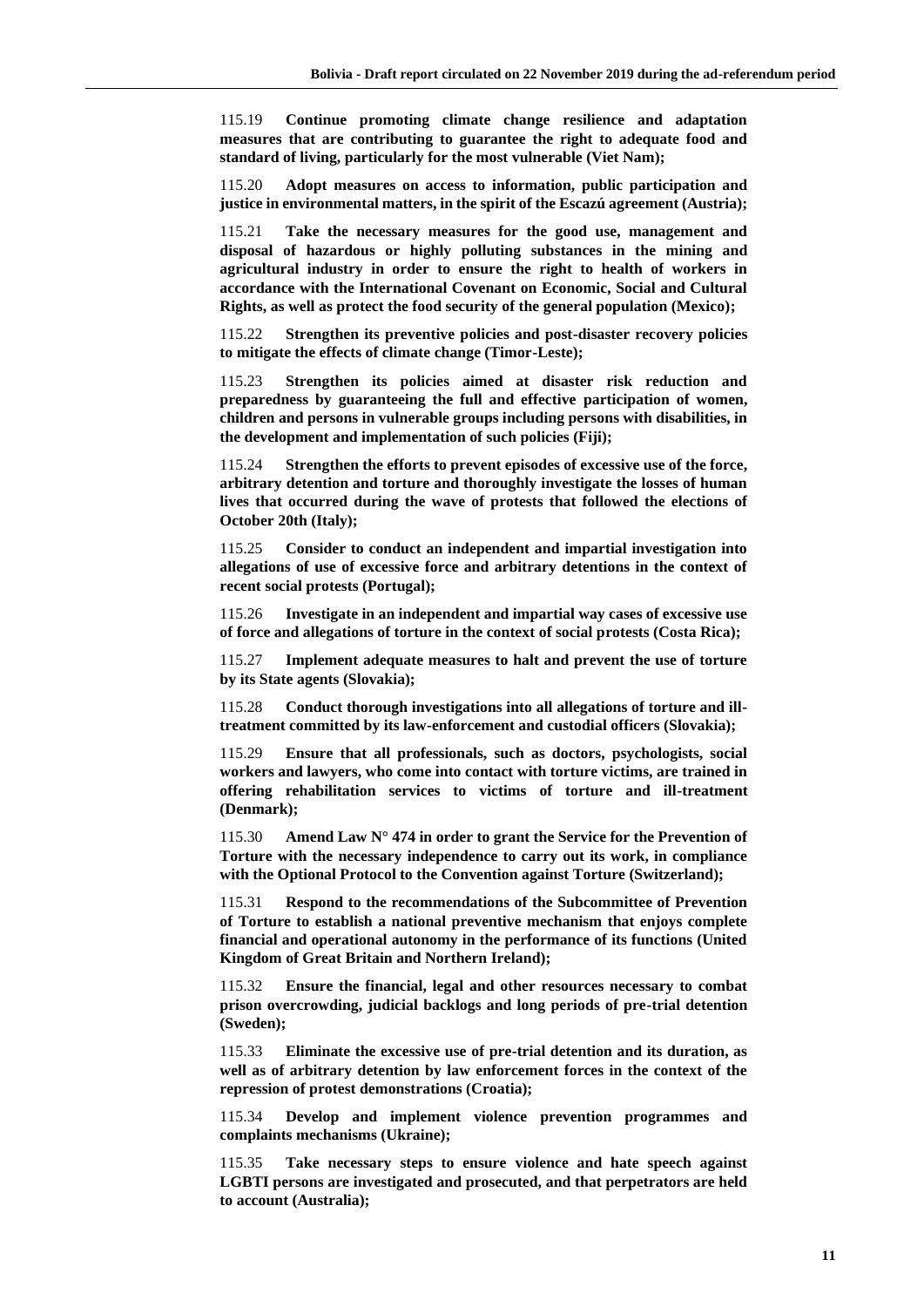115.36 **Continue its training activities for officials in law enforcement and justice system in its efforts to combat racism and all forms of discrimination (Saint Kitts and Nevis);**

115.37 **Continue the implementation of the judiciary reform (Senegal);**

115.38 **Develop its institutional capacities and allocate sufficient financial resources to guarantee access to an independent justice, in particular for disadvantaged and vulnerable populations, in line with Target 16.3 of the Sustainable Development Goals (Switzerland);**

115.39 **Strengthen judicial independence, including by instituting legal protections for judges and electoral officials so they are not arbitrarily dismissed for issuing rulings unfavourable to the government (United States of America);**

115.40 **Ensure the independence of the judiciary and allocate sufficient resources for it to function effectively and expeditiously (Austria);**

115.41 **Adopt measures to improve the safeguarding of the rule of law, by ensuring the independency and transparency of the Constitutional Tribunal and the Supreme Court, in accordance with international human rights standards and in line with SDG 16 (Netherlands);**

115.42 **Strengthen the independence and the impartiality of the judiciary through the institutional appointment of judges and prosecutors (Peru);**

115.43 **Ensure the independence of the judicial system and improve the efficiency and credibility of the judicial and the penitentiary systems, in particular by increasing resources, and training staff on the respect of human rights (France);**

115.44 **Initiate a comprehensive set of measures to address existing inefficiencies within the judicial system including ensuring efficient prosecution and crime prevention while guaranteeing judicial independence, including that of the constitutional court (Germany);**

115.45 **Improve the government's respect for the independence of judges and the judiciary (Israel);**

115.46 **Reinforce existing legislation to ensure a fair judicial treatment and the independence of the judiciary (Italy);**

115.47 **Strengthen the Public Defender Service and provide it with adequate and sustainable resources to fulfil its mandate (Bahamas);**

115.48 **Take steps to reduce backlogs and increase the technical capacity of officials to advance access to justice for victims, as well as to continue with proposed reforms to modernize and improve the judicial system (Canada);**

115.49 **Consider repealing legal provisions that limit the access to justice of persons with disabilities (Brazil);**

115.50 **Ensure more effective access to justice for the vulnerable groups, particularly, victims of gender-based violence (Montenegro);**

115.51 **Allocate sufficient resources to strengthen the capacity of the justice system to respond to victims of violence against women and girls to ensure effective investigations and combat the high level of impunity in this field, in line with SDG 5 (Netherlands);**

115.52 **Strengthen its efforts to end impunity for violence against women, in particular, by ensuring the independence and impartiality of its judiciary system (Republic of Korea);**

115.53 **Continue its on-going measure to combat corruption (Myanmar);**

115.54 **Continue to adopt anti-corruption plans such as the National Plan to combat corruption 2017–2022 (Syrian Arab Republic);**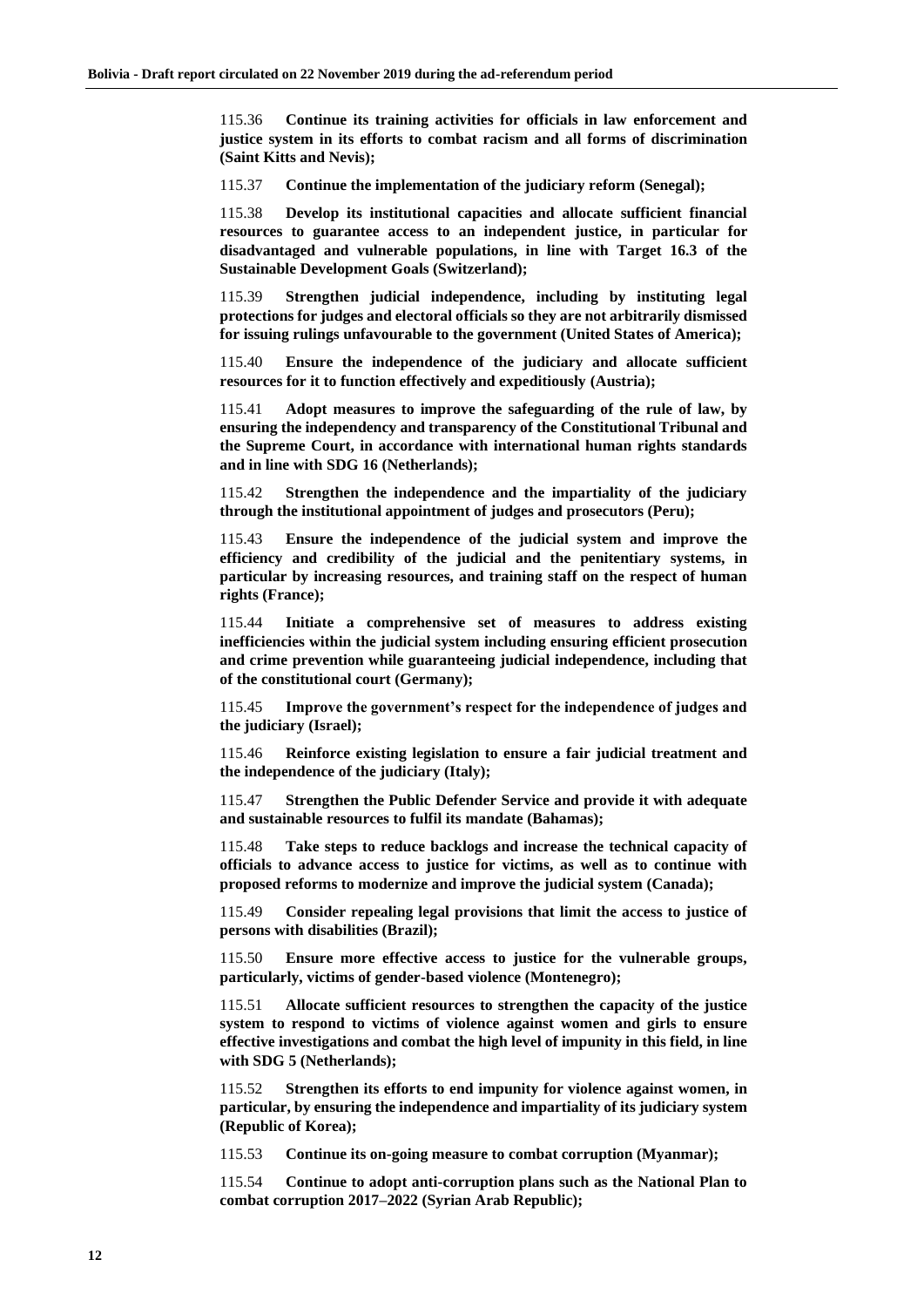115.55 **Promote adequate allocation of human and material resources for independent exercise of the constitutional functions of the three powers of the State, including actions to prevent corruption, also ensuring the independence of the media (Brazil);**

115.56 **Provide all necessary support to the Truth Commission, including access to the archives of its armed forces and law enforcement agencies (Slovakia);**

115.57 **Make greater efforts to allocate sufficient resources to the Truth Commission, guaranteeing the independent investigation of human rights violations occurred during the dictatorship, from a human rights based approach that keeps the victims at its centre (Uruguay);**

115.58 **Continue enhancing measures aimed at investigating human rights violations perpetrated between 1964 and 1982, and establish full compensation for the victims (Argentina);**

115.59 **Strengthen the Truth Commission to enable it to deliver prompt results (Austria);**

115.60 **Guarantee political rights in Bolivia, by proceeding to a second round in the presidential elections (United Kingdom of Great Britain and Northern Ireland);**

115.61 **Commit to respect the findings of international audits of the October 20th election and their determinations whether it was genuinely free and fair, transparently investigate allegations of election irregularities, and refrain from declaring a winner until these measures have been fulfilled (United States of America);**

115.62 **Take appropriate measures so that the will of the people is expressed in a free, fair, and transparent electoral process (Canada);**

115.63 **Immediately implement reforms to strengthen electoral procedures, increase transparency, and ensure the independence of electoral authorities, in order to restore faith in Bolivia's elections. Bolivia should consult closely with civil society groups, the OAS, and the international community on these reforms (United States of America);**

115.64 **Fully address serious concerns regarding the vote counting in the recent presidential elections and- with respect to the Preliminary Report of the Election Observation Mission of the Organization of American States- to establish strict rules for election campaign, campaign finance and the rules for vote counting (Czechia);**

115.65 **Ensure full and equal participation in political and public affairs, free of discrimination and exclusion (Israel);**

115.66 **Strengthen the resources and independence of the plurinational electoral body (France);**

115.67 **Amend legal requirements, in particular Law 351 and Supreme Decree 1597, that restrict the rights of civil society to peaceful assembly and association (Sweden);**

115.68 **Guarantee the full enjoyment of the rights to assembly and association for all Bolivians, in accordance with the State's obligation under international human rights law (Colombia);**

115.69 **Advance in the implementation of a public policy, normative framework and operational mechanisms for the protection of human rights defenders and provide public recognition of their work (Spain);**

115.70 **Take administrative, judicial and legislative action to protect human rights defenders from attacks, intimidation and repression, including by government authorities (Australia);**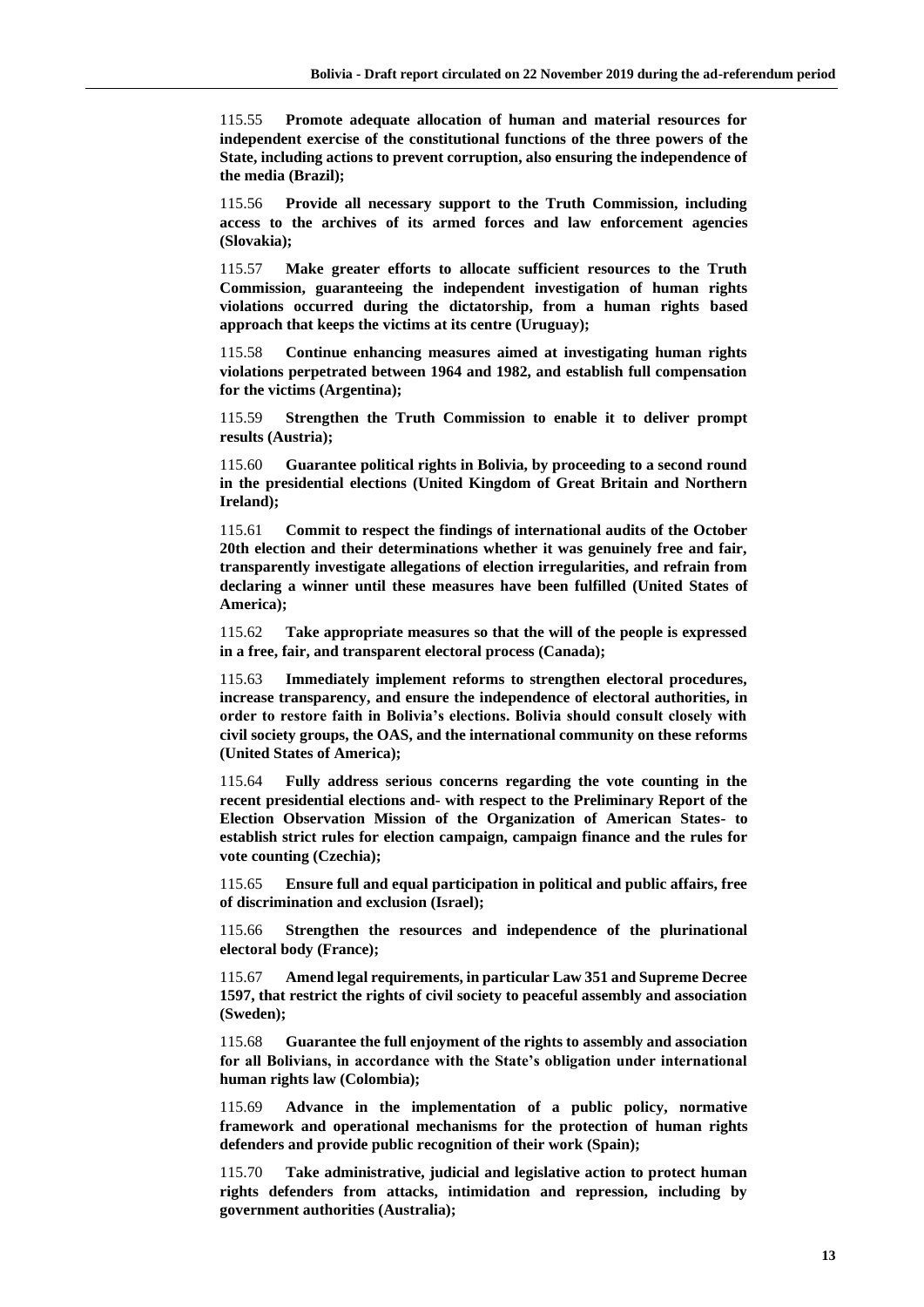115.71 **Set up government policies that create a safe and respectful environment for the work of human rights defenders, especially women human rights defenders and environmental defenders (Belgium);**

115.72 **Take concrete action on the protection of human rights defenders from harassment and intimidation. Bolivia must ensure that human rights defenders, including indigenous representatives, have the right to freedom of expression and develop their Indigenous and Aboriginal Campesino Justice system (Finland);**

115.73 **Foster an environment in which human rights defenders can freely carry out their legitimate human rights work and publicly recognize human rights defenders as legitimate and vital actors in society (Iceland);**

115.74 **Advance in adopting measures for ensuring protection of Human Rights Defenders (Chile);**

115.75 **Ensure that human rights and environmental rights defenders, including those critical towards government policies and views, can pursue their activities without intimidation (Sweden);**

115.76 **Continue ensuring the independence of the media and upholding freedom of expression (Timor-Leste);**

115.77 **Adopt a specific law guaranteeing access to information and decriminalize defamation in accordance with international standards (Maldives);**

115.78 **Develop a legislation that guarantees that everyone has access to public information through simple and expeditious procedures that facilitate accountability (Mexico);**

115.79 **Eliminate any forms of pressure, monitoring and surveillance of reporters and journalists, especially those considered to be from the opposition (Croatia);**

115.80 **Make sure that journalists and members of the media can fully exercise their right to freedom of expression without intimidation or harassment (Israel);**

115.81 **Ensure the independence of the media and respect for freedom of expression (Luxembourg);**

115.82 **Reform the legislation in line with international standards of freedom of expression, guarantee a safe and supportive environment for NGOs and human rights defenders and implement a legislative and operational framework for protection of journalists (Czechia);**

115.83 **Continue to support the Community Centres for enhancing access to information and communication technologies in favour of community development (Bangladesh);**

115.84 **Guarantee freedom of association, expression and opinion as well as freedom of the press, by strengthening the independence and resources of complaint mechanisms and by lifting all tax pressure against them (France);**

115.85 **Ensure that any modification to the criminal code does not include obstacles to the religious freedom of Christians (Haiti);**

115.86 **Take the necessary measures to implement the act on combating human trafficking and develop policies to address the causes of this phenomenon (Qatar);**

115.87 **Fully and effectively implement the Comprehensive Multisectoral Development Plan to Combat Human Trafficking and Smuggling, adopt standard operating procedures for identifying victims of trafficking, and ensure the effective prosecution of offenders and adequate support for victims (Republic of Moldova);**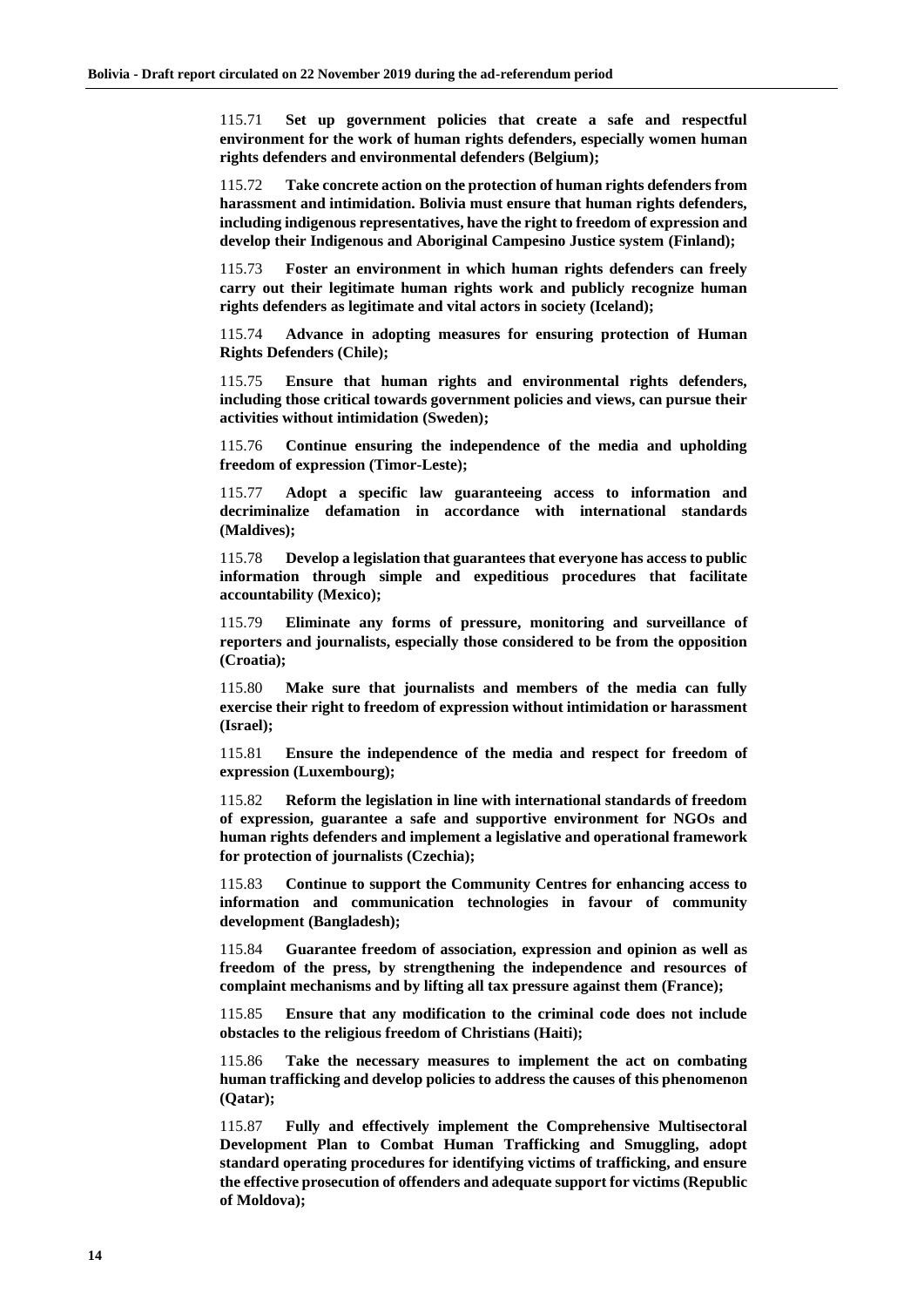115.88 **Continue implementing the Multi sectoral Integral Development Plan for the fight against Human Smuggling and Trafficking through policy, administrative and legal measures (Kenya);**

115.89 **Redouble efforts to combat trafficking in persons through legislative actions and the effective implementation of the Multisector Plan to the Fight Trafficking in Persons, especially in border areas; including the establishment of shelters for women victims of trafficking in border areas (Paraguay);**

115.90 **Strengthen its mechanisms designed to combat human trafficking, including cross border law-enforcement cooperation and victim assistance programs (Slovakia);**

115.91 **Continue efforts to combat human trafficking (Tunisia);**

115.92 **Take effective measures to stop trafficking in human beings and to ensure the rehabilitation and social integration of the victims (Ukraine);**

115.93 **Step up further efforts to combat trafficking in persons, especially women and children in border areas and indigenous women within the country, including paying particular attention to the protection and restoration of the rights of victims of trafficking (Belarus);**

115.94 **Enhance further efforts to continue addressing the human trafficking and smuggling with an emphasis on preventive and protective approaches (Cambodia);**

115.95 **Strengthen the mechanisms of coordination, implementation and evaluation of the public policy against trafficking in persons, including the capacity building of public officials and the strengthening of cooperation with other countries (Chile);**

115.96 **Continue its training programs on anti-human trafficking to further enhance the capacity of duty bearers in addressing trafficking in persons especially women and children (Philippines);**

115.97 **Strengthen actions to ensure assistance and specialized protection for victims of human trafficking, as well as regional cooperation in this area (Ecuador);**

115.98 **Intensify the fight against trafficking in persons by providing reparation to victims and reinforcing border controls (Gabon);**

115.99 **Continue efforts to combat human trafficking and activate accountability mechanisms for those responsible (Iraq);**

115.100 **Reinforce and fully implement the existing legislation to combat the trafficking of human beings (Italy);**

115.101 **Promote gender equality by legalizing marriage, civil unions and adoption for same-sex couples (France);**

115.102 **Develop a legal framework that recognizes the Right to Form a Family between people of the same sex, granting the same rights conferred to couples of different sexes through marriage and free unions in accordance with the provisions of Constitutional Order 0028/17 (Germany);**

115.103 **Develop a legal framework that recognizes and protects the right to form a family between people of the same sex, granting them the same rights conferred to other couples to marry and to form unions (Iceland);**

115.104 **Continue its program of employment of youth to provide greater access of youth to work and training (Pakistan);**

115.105 **Continue implementing the Act on Employment and Economic Assistance for Persons with Disabilities (Algeria);**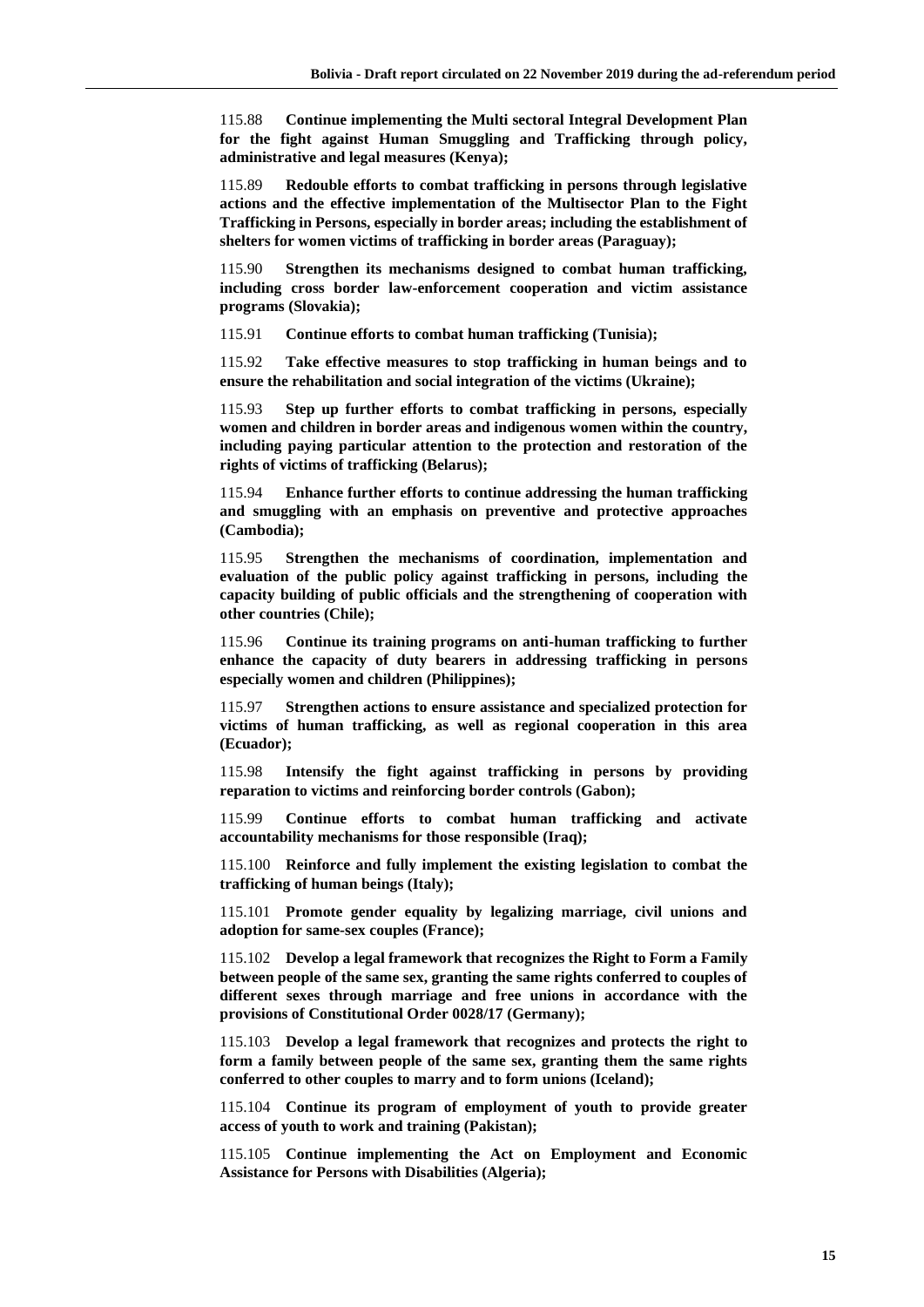115.106 **Continue efforts to reduce unemployment, especially among women and youth (Egypt);**

115.107 **Improve access to decent work for all women and implement measures to increase their participation in the formal labour market (Malaysia);**

115.108 **Take urgent effective measures to curb exploitation of women and girls in domestic work, including by providing victims' access to effective remedies (Malaysia);**

115.109 **Not to relent in its efforts to ensure the promotion and protection of the human rights of its people, particularly the vulnerable groups (Nigeria);**

115.110 **Sustain its efforts in enhancing the socio-economic well-being of its people (Nigeria);**

115.111 **Ensure that sufficient resources are allocated to the public policies introduced to improve the quality of life of its population, including the ongoing Life Plan for the Eradication of Extreme Poverty, to ensure their implementation and long term sustainability (Singapore);**

115.112 **Sustain efforts to implement the Declaration on the Rights of Peasants and Other Working People in rural areas (South Africa);**

115.113 **Continue its current programs to strengthen productive capacities of people living in rural areas (Viet Nam);**

115.114 **Intensify efforts to provide access to public services to all (Azerbaijan);**

115.115 **Continue implementing national strategies to further reduce poverty (Belarus);**

115.116 **Take steps to reduce poverty rates for persons living with disabilities and female-headed households (Bahamas);**

115.117 **Continue implementing and improving the programs and policies for the reduction of poverty (Cuba);**

115.118 **Continue implementation of its numerous policies aimed at improving the quality of life, particularly those of indigenous and aboriginal people (Bhutan);**

115.119 **Fight against social inequalities by paying particular attention to populations living in rural areas (Gabon);**

115.120 **Strengthen the socio-economic development of Afro-Bolivians (Haiti);**

115.121 **Continue implementing its national programs and policies including the Life Plan for the Eradication of Extreme Poverty to improve the quality of life of the population (Democratic People's Republic of Korea);**

115.122 **Implement effectively the Patriotic Agenda of the Bicentennial 2025 and the General Plan of Economic and Social Development (Cuba);**

115.123 **Continue to promote sustainable economic and social development in order to provide solid foundation for its people to enjoy all human rights (China);**

115.124 **Continue implementation of measures for reducing inequality, poverty and unemployment rates (India);**

115.125 **Continue the efforts to ensure access to drinking water, including through resilient water infrastructure and improved water storage capacity taking into account SDG 6 (Bangladesh);**

115.126 **Strengthen further efforts in increasing drinking water and sanitation coverages in rural areas (India);**

115.127 **Continue efforts to promote and protect the human right for adequate housing (Brunei Darussalam);**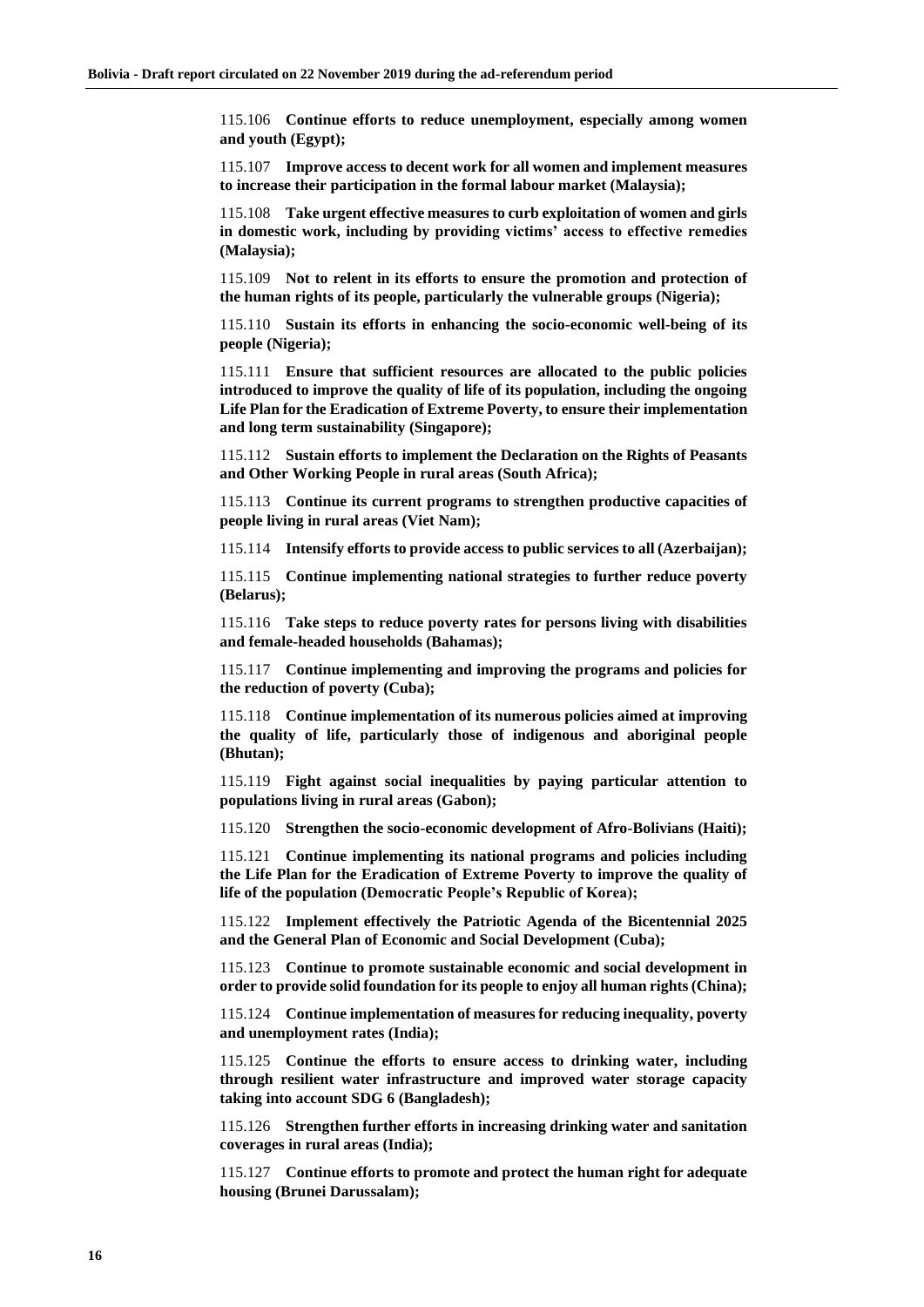115.128 **Continue to take active measures to better protect the rights of people to education, health and housing (China);**

115.129 **Exert further efforts towards the realization of economic, social and cultural rights, including through strengthening social protection measures (Democratic People's Republic of Korea);**

115.130 **Intensify public investment in the social sector, particularly to alleviate extreme poverty and further improve access to health, education, and housing (Indonesia);**

115.131 **Focus further on "development", which affects positively the achievement of the rights to economic, social and cultural rights (Islamic Republic of Iran);**

115.132 **Continue to implement its policy "The Life Plan for the Eradication of Extreme Poverty" that includes a strategy to promote the inclusion of indigenous and aboriginal campesino people, women and young people to ensure its sustained economic growth in the years to come (Lao People's Democratic Republic);**

115.133 **Allocate sufficient resources for the implementation of the Unified System Act and improve the management of the public health system (State of Palestine);**

115.134 **Continue to work towards reducing any remaining weaknesses in the field of health services (Trinidad and Tobago);**

115.135 **Put in place measures to improve the management of the public health system and allocate adequate budget to it (Angola);**

115.136 **Carry out measures to facilitate better accessibility to health care and justice, particularly for persons with disabilities (Angola);**

115.137 **Continuing efforts to improve public health and achieve universal health coverage (Egypt);**

115.138 **Continue efforts to allocate more public funds to the health sector, particularly in the most marginalized regions of the country (Georgia);**

115.139 **Take additional measures to continue expanding the access and quality of health and education services (Cuba);**

115.140 **Strengthen legislation and policy framework on sexual and reproductive rights (Ukraine);**

115.141 **Take further measures to implement existing legislation that guarantees sexual and reproductive health and rights for women and girls (Belgium);**

115.142 **Swiftly finalize the National Plan for Sexual and Reproductive Health for the years 2018–2020 and to consider extending the plan beyond 2020. When finalized, adequate resources should be allocated for the effective implementation of the plan (Finland);**

115.143 **Approve as early as possible the national plan on Sexual and Reproductive Health with sufficient resources to ensure its effective implementation (Iceland);**

115.144 **Approve and implement the National Plan for Sexual and Reproductive Health without further delays (Namibia);**

115.145 **Continue the ongoing efforts to implement social programs to provide children and pregnant women with free access to quality health (Islamic Republic of Iran);**

115.146 **Guarantee women's access to quality health services and endeavour to reduce maternal mortality (Botswana);**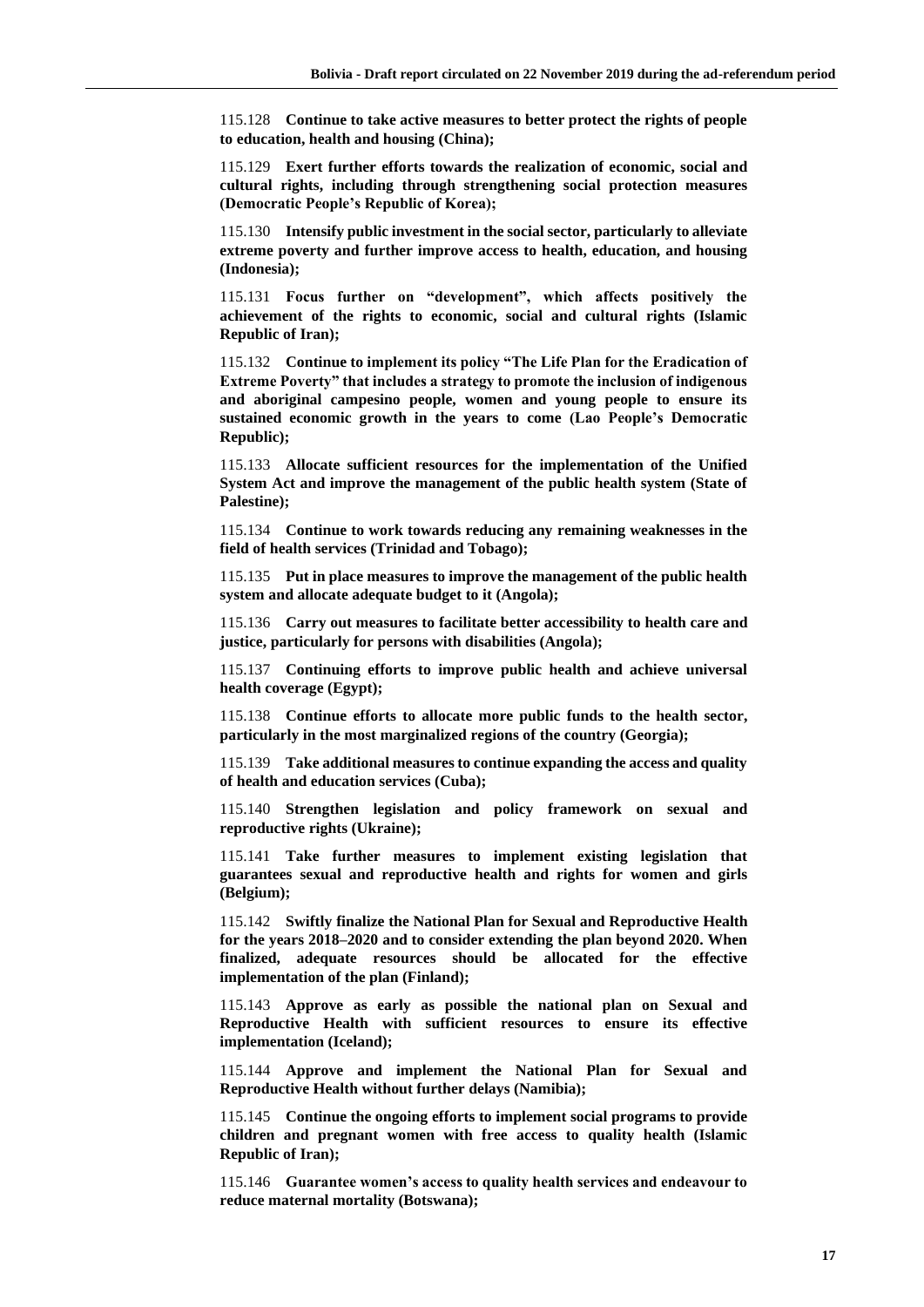115.147 **Strengthen monitoring system of maternal mortality and morbidity with emphasis on indigenous women and implement policies to eliminate obstetric violence before the next cycle (Colombia);**

115.148 **Continue efforts to improve maternal health and to seek to reduce neonatal mortality (Syrian Arab Republic);**

115.149 **Strengthen the monitoring system of maternal mortality and morbidity, with emphasis on indigenous women and those from rural areas, and prevent obstetric violence (Panama);**

115.150 **Strengthen the policies to protect the sexual and reproductive rights of women and girls, especially indigenous women, including information campaigns on family planning and access to legal termination of pregnancy (Mexico);**

115.151 **Continue making progress in the implementation of the Unified Health System, incorporating a gender-based approach that includes attention to women's sexual and reproductive rights, including through the adoption of the necessary measures to eliminate existing obstacles to access voluntary interruption of pregnancy in the already legally allowed cases (Uruguay);**

115.152 **Decriminalize abortion in all circumstances and ensure that sexual and reproductive health services are available and accessible to all (Slovenia);**

115.153 **Fully implement the decision of the Constitutional Court to abolish the requirements to obtain judicial authorisation in order to undergo legal abortion and continue to remove all barriers to ensure the effective, timely and affordable access to a safe and legal abortion (Fiji);**

115.154 **Ensure respect for sexual and reproductive health and rights by allowing safe and legal abortion services in all situations and to all women and girls (France);**

115.155 **Eliminate the requirement of filing a complaint to access the Legal Interruption of Pregnancy in case of rape and amend the criminal regulations to decriminalize women and girls in cases of abortion (Germany);**

115.156 **Eliminate criminal sanctions against women and girls in cases of voluntary abortion and eliminate all barriers that currently hinder access to legal, affordable, and timely termination of pregnancy (Iceland);**

115.157 **Reform the Criminal Code to decriminalize abortion and ensure that women and girls who request or obtain an abortion, as well as doctors who practice it, are not subject to punishment (Luxembourg);**

115.158 **Promote care and preventive programs for persons living with HIV and develop awareness raising campaigns to fight against discrimination and stigmatisation of this population (Panama);**

115.159 **Take specific measures in order to eliminate all forms of stigma and discrimination in health services, including against LGBTI persons, and to promote a safe and enabling environment, including by ensuring the right to confidentiality, for example, in the context of HIV/AIDS (Portugal);**

115.160 **Continue its current policies to enhance access to education for all (Islamic Republic of Iran);**

115.161 **Continue efforts to guarantee equal enjoyment of the right to education for all and combat the phenomenon of school dropout (Tunisia);**

115.162 **Continue efforts to improve the quality of education provided to all segments of society without discrimination (Qatar);**

115.163 **Continue taking measures to increase access to early childhood education (Azerbaijan);**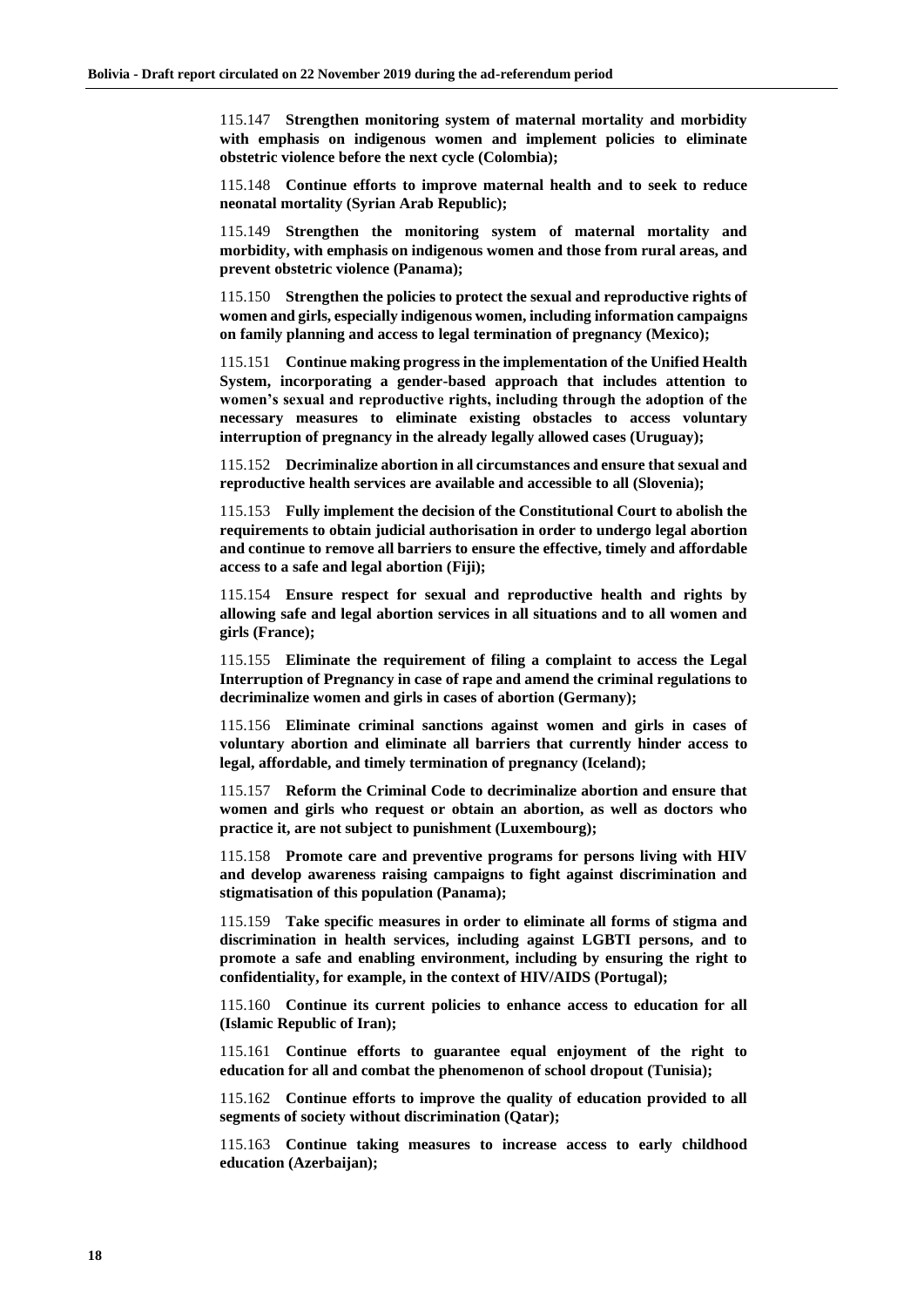115.164 **Continue to provide adequate financial resources for education sectors to ensure that children in urban and rural community can access to the education (Lao People's Democratic Republic);**

115.165 **Continue its education programs to enable access to education to students who live in remote and inaccessible regions (Algeria);**

115.166 **Continue efforts to ensure equality in access to education for all in the country (Nepal);**

115.167 **Continue its measures to increase the quality of education, both in rural and urban areas to further narrow the education gap, and ensure inclusivity of indigenous children (Myanmar);**

115.168 **Continue its efforts to improve the quality of education offered to indigenous groups and other disadvantaged groups, and continue to develop a culturally responsive educational environment (State of Palestine);**

115.169 **Implement campaigns, plans and programmes aimed at strengthening education and training in the field of human rights, with special emphasis on the principles of equality, diversity, non-discrimination and social inclusion (Colombia);**

115.170 **Step up efforts in human rights mainstreaming through education and training programs in public schools (Philippines);**

115.171 **Accelerate the implementation of the National Plan for Equality of Opportunities and consider adopting temporary measures aimed at accelerating substantive equality between women and men, especially with regard to participation in public and political life (Republic of Moldova);**

115.172 **Continue the remarkable Multisectoral Plan to Promote the Dismantling of the Patriarchy and Women's Right to Live Well 2016–2020 (Bolivarian Republic of Venezuela);**

115.173 **Continue the process of implementing the Multisectoral Plan to Promote the Dismantling the Patriarchy and Women's Right to Live Well 2016– 2020 (Georgia);**

115.174 **Provide the necessary financial resources to enable the sustainability and effectiveness of the Plurinational Service for Women and the Elimination of the Patriarchy and the Special Cabinet to Combat Violence against Women and Children (Canada);**

115.175 **Continue efforts to effectively implement the regulatory and institutional framework for the protection of women's rights (Austria);**

115.176 **Take further measures to ensure women empowerment (Azerbaijan);**

115.177 **Continue consolidating the national mechanisms that allow greater participation and equality of women, as well as the promotion and protection of the rights and well-being of women and girls (Dominican Republic);**

115.178 **Enhance efforts to promote women entrepreneurship in urban and rural areas (South Africa);**

115.179 **Continue to implement its gender strategy to empower women in production, industrial and commercial sector in line with SDG 5 (Pakistan);**

115.180 **Continue promulgating laws and policies that increase the representation of women in both the public and private sectors (Honduras);**

115.181 **Enhance its awareness-raising efforts at the local level, especially in rural areas, to prevent and eradicate violence against women (Singapore);**

115.182 **Provide sufficient resources to the Comprehensive Plurinational System of Prevention, Attention, Sanction and Eradication of Gender-based**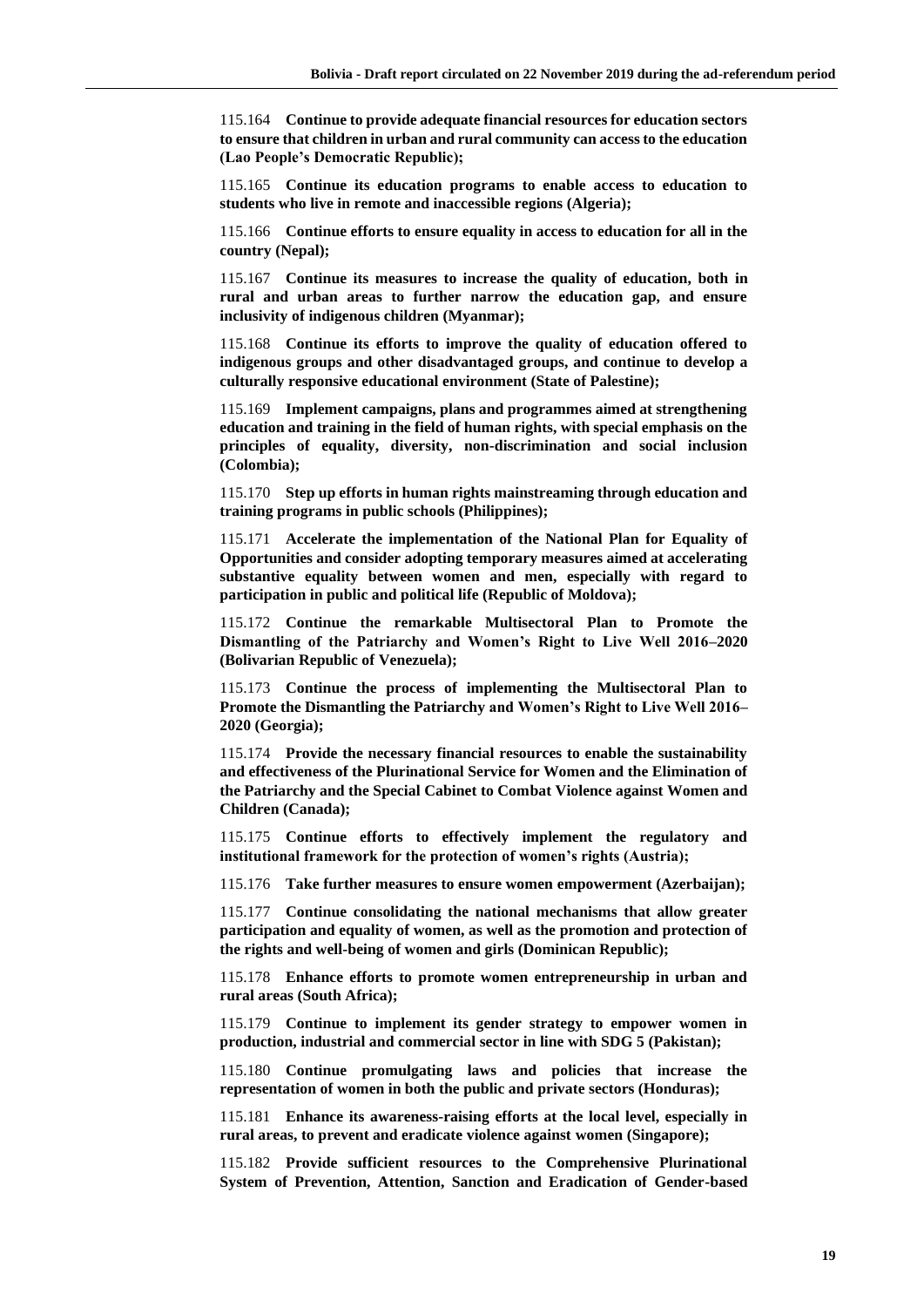**Violence in order to implement existing policies and strategies to fight against gender violence (Spain);**

115.183 **Advance in the effective implementation of the Law against Harassment and Public Violence against Women (Spain);**

115.184 **Guarantee, in line with Target 5.2 of the SDG, the effective implementation of mechanisms aimed at combating violence against women, by ensuring in particular that they are provided with sufficient financial and human resources, and by making their results available to the public (Switzerland);**

115.185 **Continue its successful efforts to provide sufficient resources to institutions responsible for combating violence against women (Bolivarian Republic of Venezuela);**

115.186 **Fully implement the 2013 Act on Guaranteeing a Life Free of Violence for Women and strengthen relevant national institutions with adequate and sustainable budgetary, staff and technical resources (Bahamas);**

115.187 **Continue taking strong measures by implementing its public policies such as the list of 10 commandments in uplifting the lives of women (Bhutan);**

115.188 **Step up policies and actions to prevent and sanctioning sexual violence against women and girls, ensuring a coordinated effort between the institutions involved (educational and health centers, security forces and the judicial system) and that relevant civil servants are properly trained (Peru);**

115.189 **Intensify measures to prevent physical and psychological violence against women, increase resources for assistance to victims and establish shelters in municipalities and regional governments (Chile);**

115.190 **Increase human and financial resources of State institutions in charge of combatting violence against women and gender stereotypes, receiving and investigating complaints of violence against women, providing specialized care and shelter to victims and their families, as well as allocate resources for the creation of State programs to boost economic empowerment of women (Costa Rica);**

115.191 **Further strengthen policies and programs to address gender-based violence by ensuring that the views of women and girl victims are duly considered (Philippines);**

115.192 **Strengthen the implementation of laws and plans for prevention, care and punishment of violence against women, taking into consideration the special situations of risk of indigenous and Afro-Bolivian women; women with disabilities; migrant and refugee women; and, women deprived of their liberty (Ecuador);**

115.193 **Redouble efforts to address violence against women and girls by regulating harmful media content that contributes to psychological, physical and sexual violence and the hyper-sexualization of women and girls (Haiti);**

115.194 **Strengthen the implementation of policies against gender violence (Indonesia);**

115.195 **Work to increase the percentage of women participation in political life (Iraq);**

115.196 **Strengthen the institutions responsible for implementing the legal framework around violence against women, including law 348, in order to improve access to justice and to ensure accountability and reparations for victims of gender-based violence (Ireland);**

115.197 **Fully implement legislation designed to curtail gender-based violence, and make sure victims achieve justice (Israel);**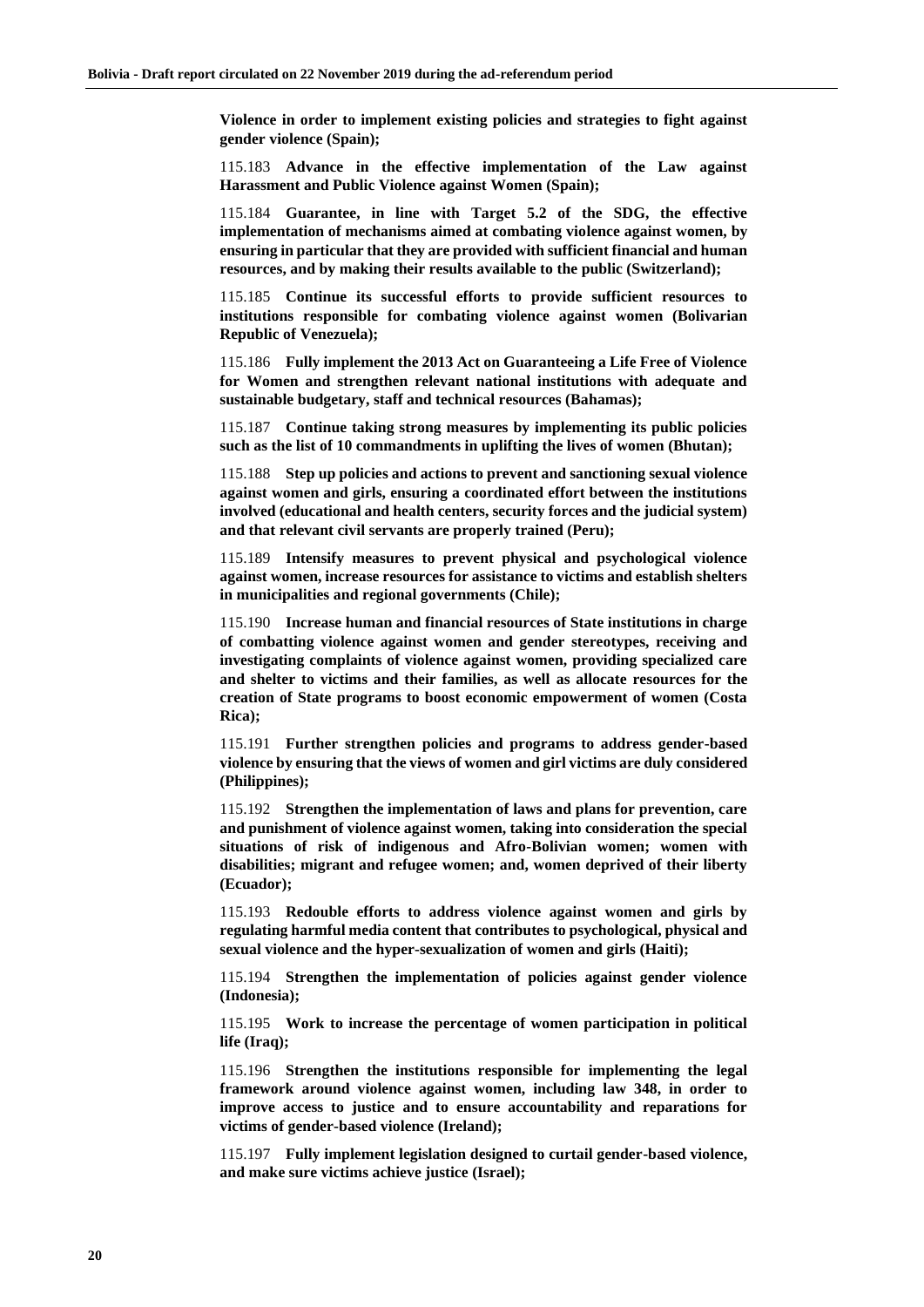115.198 **Continue the efforts to prevent all forms of violence and discrimination against women, including domestic violence (Italy);**

115.199 **Take the necessary measures to protect women against all forms of sexual violence (Luxembourg);**

115.200 **Familiarize State officials with the Act on Political Harassment and Violence against Women to ensure the effective implementation of the Act (Maldives);**

115.201 **Strengthen its measures to prevent violence against women and girls and ensure adequate support services are accessible by victims (Myanmar);**

115.202 **Enhance measures to prevent violence against women and other vulnerable sections (Nepal);**

115.203 **Continue promoting initiatives integrated in the Multisectoral Plan for Comprehensive Development - Plurinational Plan for Children and Adolescents (Dominican Republic);**

115.204 **Adopt effective measures for the implementation of the Multisectoral Plan for Comprehensive Development - Plurinational Plan for Children and Adolescents (Georgia);**

115.205 **Adopt strategies to implement the policy to eradicate child labor and to ensure schooling of all children and adolescents (Spain);**

115.206 **Take all necessary steps to eradicate the worst forms of child labour (Ukraine);**

115.207 **Strengthen public policies to eliminate the worst forms of child labor and fight school drop-outs, particularly at the secondary level (Paraguay);**

115.208 **Continue to take the necessary measures to fully eradicate child labour, without exception, in accordance with ILO Convention No.138, ratified by Bolivia (Belgium);**

115.209 **Intensify efforts, including through strengthening laws, to eliminate Child Labour (Botswana);**

115.210 **Adopt effective measures to protect children and adolescents from child labour and ensure their rehabilitation and social reintegration (Chile);**

115.211 **Continue to implement programs aimed at combating sexual violence against children and adolescence (Syrian Arab Republic);**

115.212 **Adopt and implement policies aimed at accomplishing the target of eradicating child labour and, in doing so, continue efforts to guarantee universal and free health coverage to children and adolescent workers and guarantee their enrolment in schools until secondary education (Costa Rica);**

115.213 **Eradicate the worst forms of child labour and practices of debt bondage, develop and a new five year plan with a view to eliminate these practices and ensure full rehabilitation and social integration of victims (Czechia);**

115.214 **Take further measures in order to combat child labour and child poverty, to ensure that all children have access to adequate education and health services and to combat child pregnancy (Portugal);**

115.215 **Take measures to combat child labor and physical, psychological and sexual abuse against children as well as early, child and forced marriage (Italy);**

115.216 **Continue implementing the Integral Development Plan for Children and Adolescents and provide support to the Committee and efforts of the Ombudsman for Children and Adolescents (Kenya);**

115.217 **Accelerate the adoption of the National Policy on the Elimination of Child Labour (Qatar);**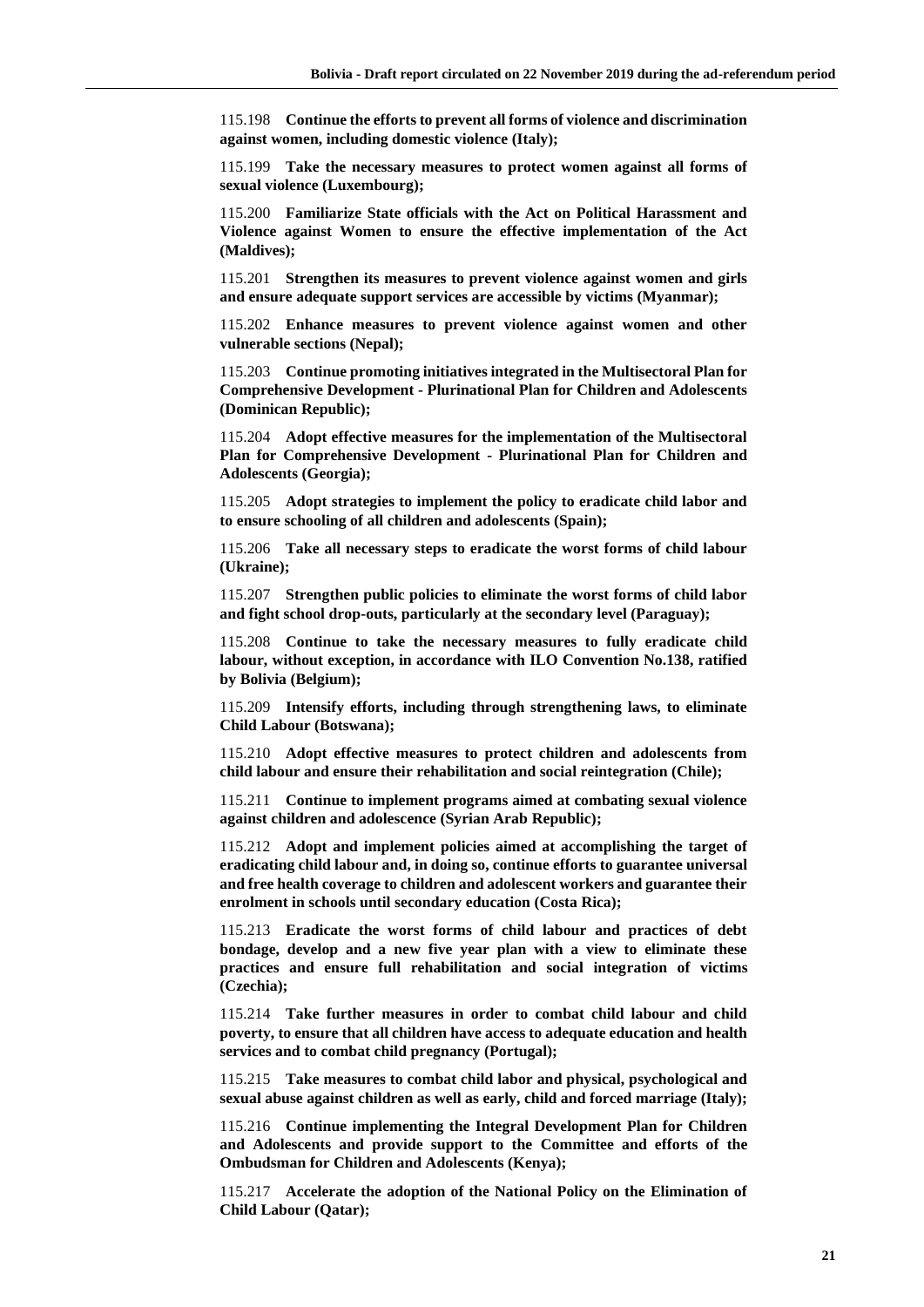115.218 **Adopt a comprehensive plan to eradicate child labour and prevent violence against children (Republic of Korea);**

115.219. **Allocate sufficient budget and human resources to the relevant ministries in charge of implementing and monitoring programs for women and children (Republic of Korea);**

115.220 **Continue taking steps toward the further advancement of indigenous people's rights including their ancestral land (Cambodia);**

115.221 **Ensure that indigenous peoples are consulted on decisions that affect their traditional land and environmental resources, including proposed infrastructure development projects, consistent with the concept of free, prior and informed consent (Australia);**

115.222 **Ensure systematic dialogue with Indigenous peoples, especially those residing in protected zones and in areas heavily affected by forest fires, to ensure their rights are protected (Canada);**

115.223 **Implement the provisions of the international instruments on the rights of indigenous, especially with regard to the prior consultation (Peru);**

115.224 **Protect indigenous people in voluntary isolation, by protecting their territories (Peru);**

115.225 **Adjust the legal framework of mining and hydrocarbon sector according to the ILO Convention 169, including by reforming the Mining Law 535 and Supreme Decree 2298 to ensure the right to free, informed and prior consent (Denmark);**

115.226 **Strengthen the achievements in the promotion of the rights and inclusion of indigenous peoples and communities (Dominican Republic);**

115.227 **Ensure the right to consultation and to free and informed consent of Indigenous Peoples on projects that may affect them, in line with ILO Convention 169, the UN Declaration on the Rights of Indigenous Peoples and the jurisprudence of the Inter-American Court of Human Rights (Germany);**

115.228 **Guarantee the right to free, prior and informed consultation of indigenous peoples on projects that could affect them (Luxembourg);**

115.229 **Amend the national laws that deal with the rights of indigenous peoples to provide for their right to free, prior and informed consent, as mere consultations are not enough (Namibia);**

115.230 **Continue its policies to promote the rights of indigenous peoples in line with the "Framework Law on Mother Earth and Integral Development for Living Well" (Nicaragua);**

115.231 **Continue the current efforts to promote the right to seeds for indigenous peoples and farmers and other persons working in the rural areas (Nicaragua);**

115.232 **Continue efforts to promote the protection of the rights of persons with disabilities (Tunisia);**

115.233 **Promote the revision of national legislation in order to harmonize it with the Convention on the Rights of Persons with Disabilities and adopt inclusive education policies (Panama);**

115.234 **Take the necessary measures to guarantee the human rights of persons with disabilities, recognizing them as fully fledged rights-holders of all human rights (Argentina);**

115.235 **Continue improving welfare of the older persons and persons with disabilities (India);**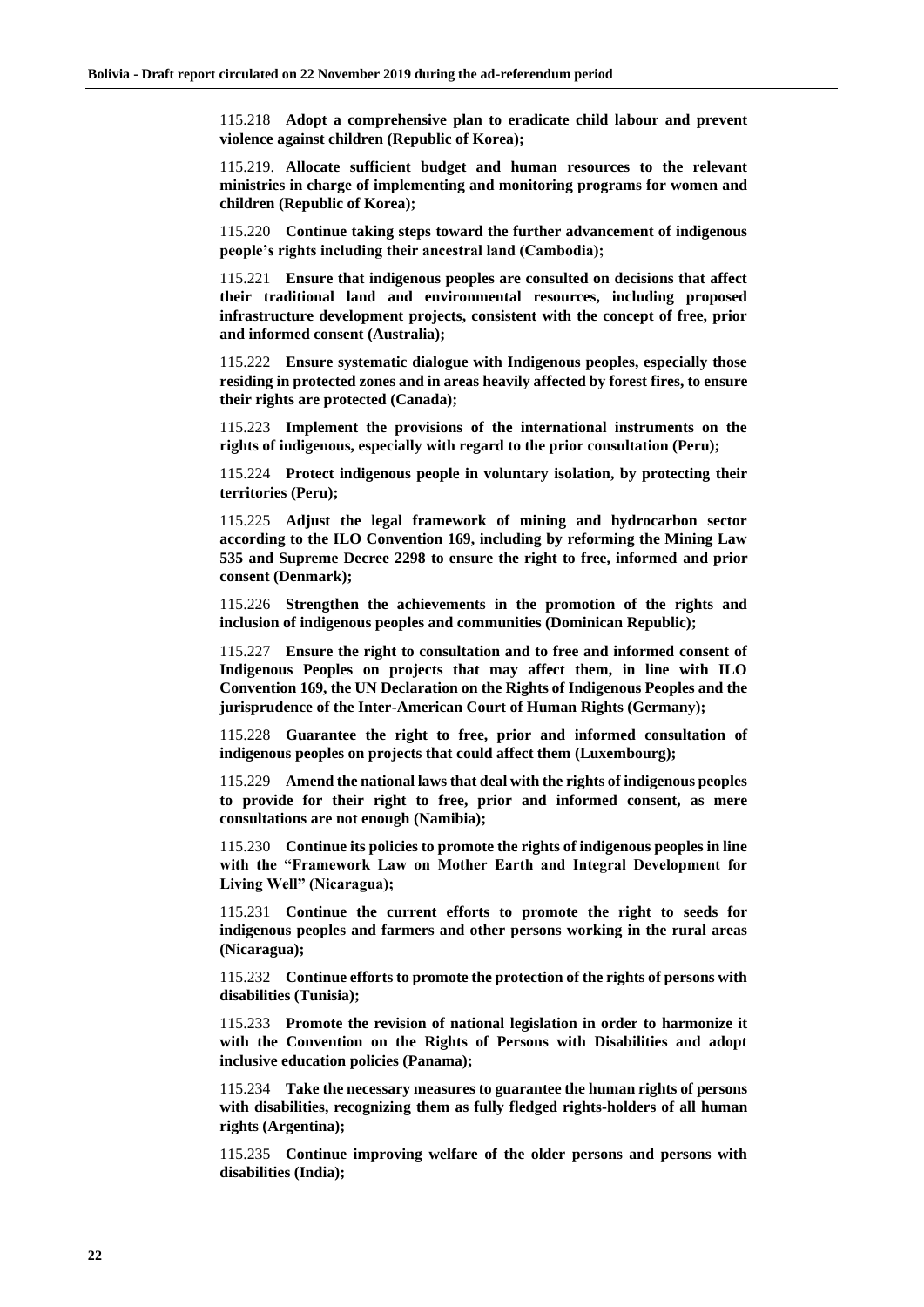115.236 **Provide conditions for equal participation of all in public and political life, including right to vote or to be elected to persons with disabilities (Montenegro);**

115.237 **Implement a comprehensive and inclusive migratory policy, and develop statistical data from a human rights perspective (Senegal);**

115.238 **Strengthen capacity building processes of public force personnel and other officials linked to migration issues in order to avoid violations of the human rights of people on the move (Ecuador).**

**116. All conclusions and/or recommendations contained in the present report reflect the position of the submitting State(s) and/or the State under review. They should not be construed as endorsed by the Working Group as a whole.**